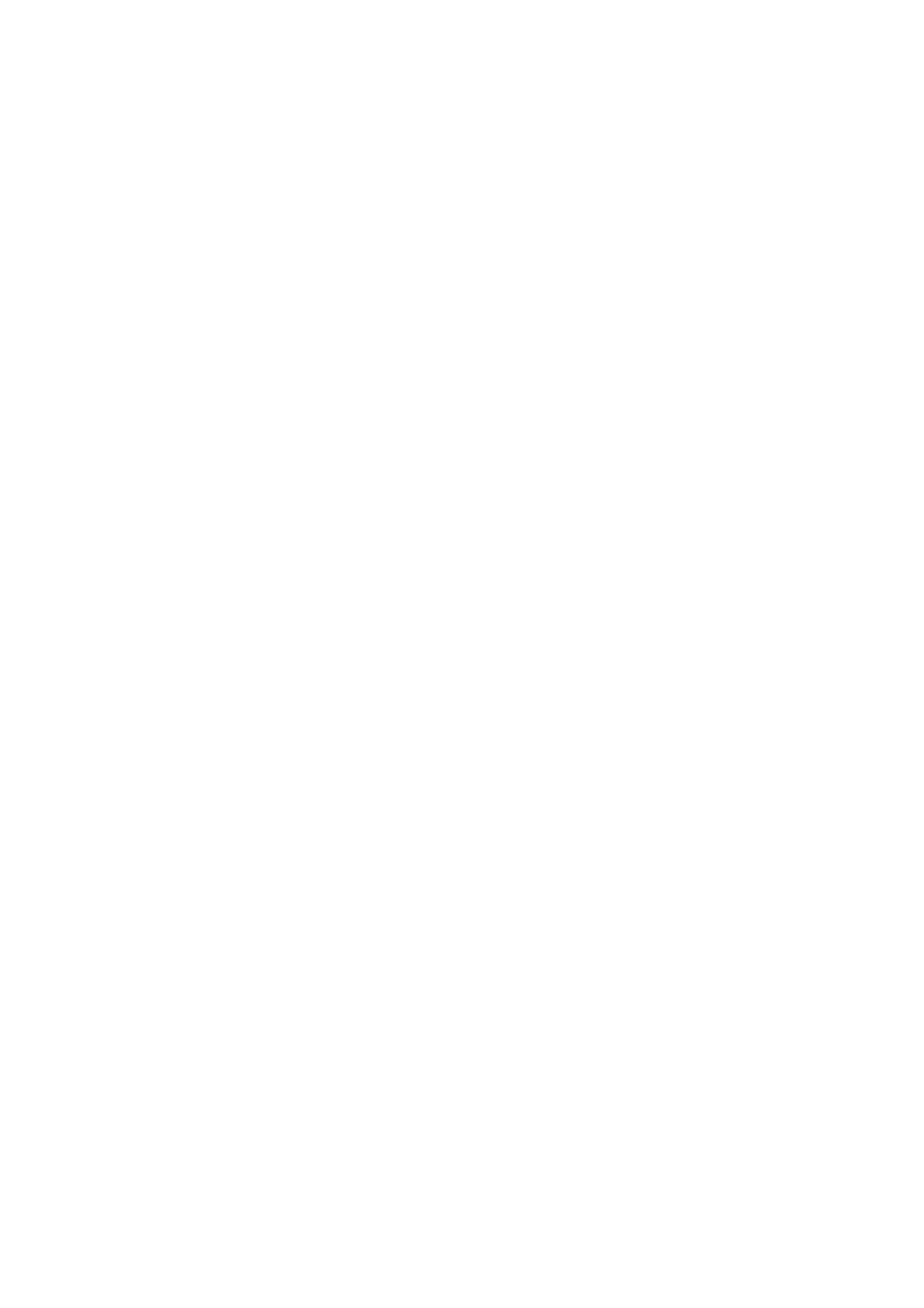# Sparse Convolution Quadrature for Time Domain Boundary Integral Formulations of the Wave Equation by Cutoff and Panel-Clustering

W. Hackbusch<sup>∗</sup> W. Kress† S. Sauter‡

#### **Abstract**

We consider the wave equation in a time domain boundary integral formulation. To obtain a stable time discretization, we employ the convolution quadrature method in time, developed by Lubich. In space, a Galerkin boundary element method is considered. The resulting Galerkin matrices are fully populated and the computational complexity is proportional to  $N \log^2 N M^2$ , where *M* is the number of spatial unknowns and *N* is the number of time steps.

We present two ways of reducing these costs. The first is an a-priori cutoff strategy, which allows to replace a substantial part of the matrices by 0. The second is a panel clustering approximation, which further reduces the storage and computational cost by approximating subblocks by low rank matrices.

## **1 Introduction**

This paper is concerned with the numerical solution of the wave equation in an unbounded domain. Problems governed by the wave equation arise in many physical applications such as electromagnetic wave propagation or the computation of transient acoustic waves. When such problems are formulated in unbounded domains, the approach of *retarded potentials* allows a transformation of partial differential equations into space-time integral equations on the bounded surface of the scatterer.

Although this approach goes back to the early 1960s (cf. [11]) the development of fast numerical methods for integral equations in the field of hyperbolic problems is still in its infancies compared to the vast of fast methods for elliptic

<sup>∗</sup>Max Planck Institute for Mathematics in the Sciences, Inselstr. 22, D-04103 Leipzig, wh@mis.mpg.de

<sup>†</sup>Max Planck Institute for Mathematics in the Sciences, Inselstr. 22, D-04103 Leipzig, kress@mis.mpg.de

<sup>&</sup>lt;sup>‡</sup>Institute for Mathematics, University of Zürich, Winterthurerstr. 190, CH-8057 Zürich stas@math.unizh.ch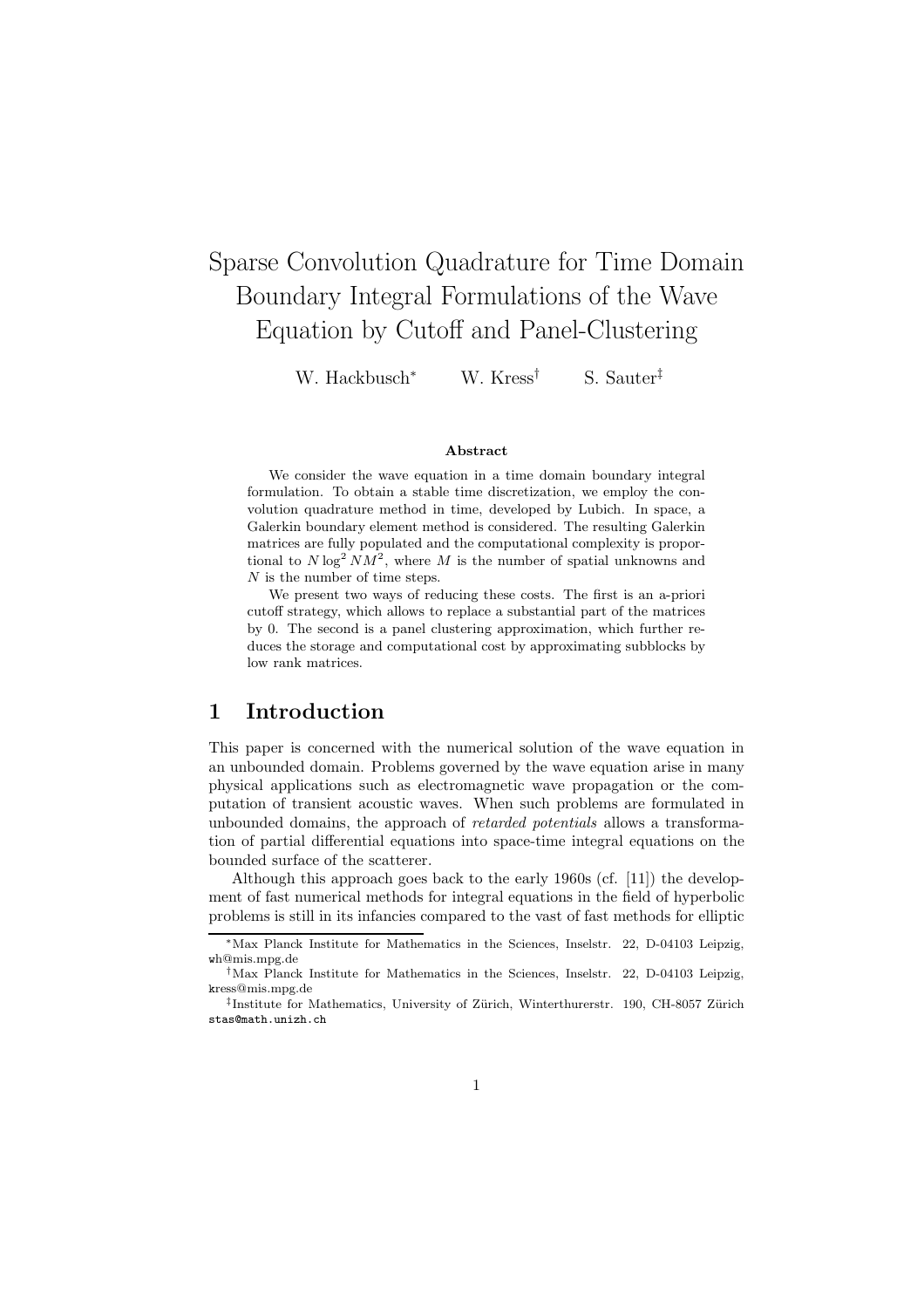boundary integral equations (cf. [24] and references therein). Existing numerical discretisation methods include collocation methods with some stabilisation techniques (cf.  $[2]$ ,  $[3]$ ,  $[6]$ ,  $[7]$ ,  $[8]$ ,  $[22]$ ,  $[23]$ ) and Laplace-Fourier methods coupled with Galerkin boundary elements in space (cf. [1], [5], [9], [12]). Numerical experiments can be found, e.g., in [13]. In [10], a fast version of the *marchingon-in-time* (MOT) method is presented which is based on a suitable plane wave expansion of the arising potential which reduces the storage and computational costs.

In this paper, we consider the convolution quadrature method for the time discretisation (cf. [18], [19], [20], [21]), and develop a panel-clustering method to obtain a data-sparse approximation of the underlying boundary integral equations. In [14], we have developed and analysed a simple cut-off strategy which reduces the number of entries in the system matrix which have to be computed while the rest is set to zero. The use of panel-clustering will further reduce the storage and computational complexity.

In [25], [26], and [27] Lubich's convolution quadrature method is applied to problems such as viscoelastic and poroelastic continua.

## **2 Formulation of the Problem**

We consider a scattering problem in an exterior domain. For this, let  $\Omega \subset \mathbb{R}^3$ be an unbounded Lipschitz domain with boundary Γ. Let  $\bar{u}$  be the solution to the wave equation

$$
\partial_t^2 \bar{u} = \Delta \bar{u} + f, \quad \text{in} \quad \Omega \times (0, T),
$$

$$
\bar{u}(\cdot, 0) = u_0 \quad \text{in} \quad \Omega,
$$

$$
\partial_t \bar{u}(\cdot, 0) = u_1 \quad \text{in} \quad \Omega,
$$

$$
\bar{u} = 0 \quad \text{on} \quad \Gamma \times (0, T),
$$

for some time interval  $(0, T)$  and given data f,  $u_0$  and  $u_1$ .

To formulate the differential equation as a boundary integral equation, we introduce an incident solution v and a diffracted solution u in the whole  $\mathbb{R}^3$ , with  $\bar{u}|_{\Omega} = (u + v)|_{\Omega}$ , where v solves the open space problem

$$
\partial_t^2 v = \Delta v + f_p \quad \text{in} \quad \mathbb{R}^3 \times (0, T),
$$
  
\n
$$
v(\cdot, 0) = u_{0p} \quad \text{in} \quad \mathbb{R}^3,
$$
  
\n
$$
\partial_t v(\cdot, 0) = u_{1p} \quad \text{in} \quad \mathbb{R}^3,
$$

where  $f_p$ ,  $u_{ip}$  are prolongations of f and  $u_i$  to the whole  $\mathbb{R}^3$ , respectively. Given the solution to the above problem,  $v, u$  solves the homogeneous wave equation

$$
\partial_t^2 u = \Delta u \quad \text{in} \quad \Omega \times (0, T) \,, \tag{1a}
$$

$$
u(\cdot,0) = \partial_t u(\cdot,0) = 0 \quad \text{in} \quad \Omega, \tag{1b}
$$

$$
u = g \quad \text{on} \quad \Gamma \times (0, T) \tag{1c}
$$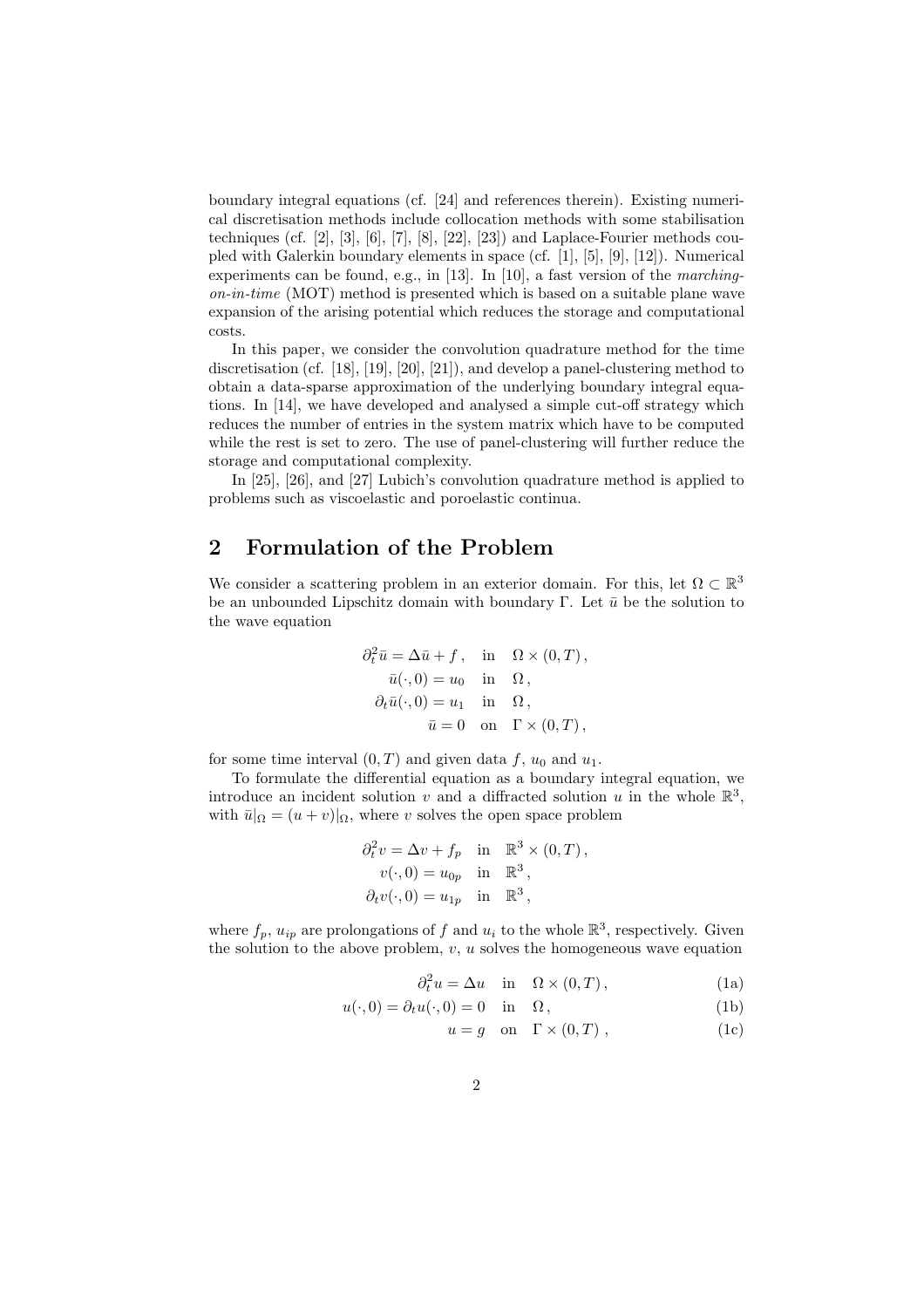where  $g = -v|_{\Gamma \times (0,T)}$ .

When considering a discretisation of the above partial differential equation on the unbounded domain  $\Omega$ , one has to introduce an artificial boundary with additional boundary conditions. This is avoided by transforming the partial differential equation into a boundary integral equation. For this, we employ an ansatz as a *single layer potential*

$$
u(x,t) = \int_0^t \int_{\Gamma} k(||x - y||, t - \tau) \phi(y, \tau) d\Gamma_y d\tau, \quad (x, t) \in \Omega \times (0, T), \quad (2)
$$

where  $k(d, t)$  is the fundamental solution of the wave equation,

$$
k(d,t) = \frac{\delta(t-d)}{4\pi d},
$$
\n(3)

 $\delta(t)$  being the Dirac delta distribution. Inserting (2) into (1a), we see that the differential equation is satisfied. Also, the initial conditions are satisfied. An equation for the unknown density  $\phi$  is obtained by taking the limit to the boundary. Since the single layer potential is continuous across the boundary, we obtain the following boundary integral equation for  $\phi$ ,

$$
\int_0^t \int_{\Gamma} k(\|x - y\|, t - \tau) \phi(y, \tau) d\Gamma_y d\tau = g(x, t) \qquad \forall (x, t) \in \Gamma \times (0, T). \tag{4}
$$

Note that only the two-dimensional surface Γ is involved in this equation and not the three-dimensional domain  $\Omega$ . This is one major advantage for the numerical solution process compared to finite element or finite volume methods.

## **3 Convolution Quadrature Method**

Discretising (4) directly in space and time, e.g., with a Galerkin method in space and a collocation method in time, involves the treatment of the Dirac delta distribution. The resulting integration domains for a boundary element method are given by the intersection of the light cone (of finite width) with the triangles or quadrilaterals of the surface mesh which can be of quite general shape and, hence, numerical quadrature becomes rather complicated. In addition, care needs to be taken to obtain an unconditionally stable scheme.

The convolution quadrature approach for the time discretisation leads to an unconditionally stable scheme (see [20]). The resulting integration domains are just the boundary elements themselves. Furthermore, the approach allows a data-sparse approximation of the system matrix by panel-clustering.

To explain the convolution quadrature method, we consider a convolution of the form

$$
(f \star g)(t) = \int_0^t f(t - \tau)g(\tau)d\tau, \quad t \ge 0.
$$
 (5)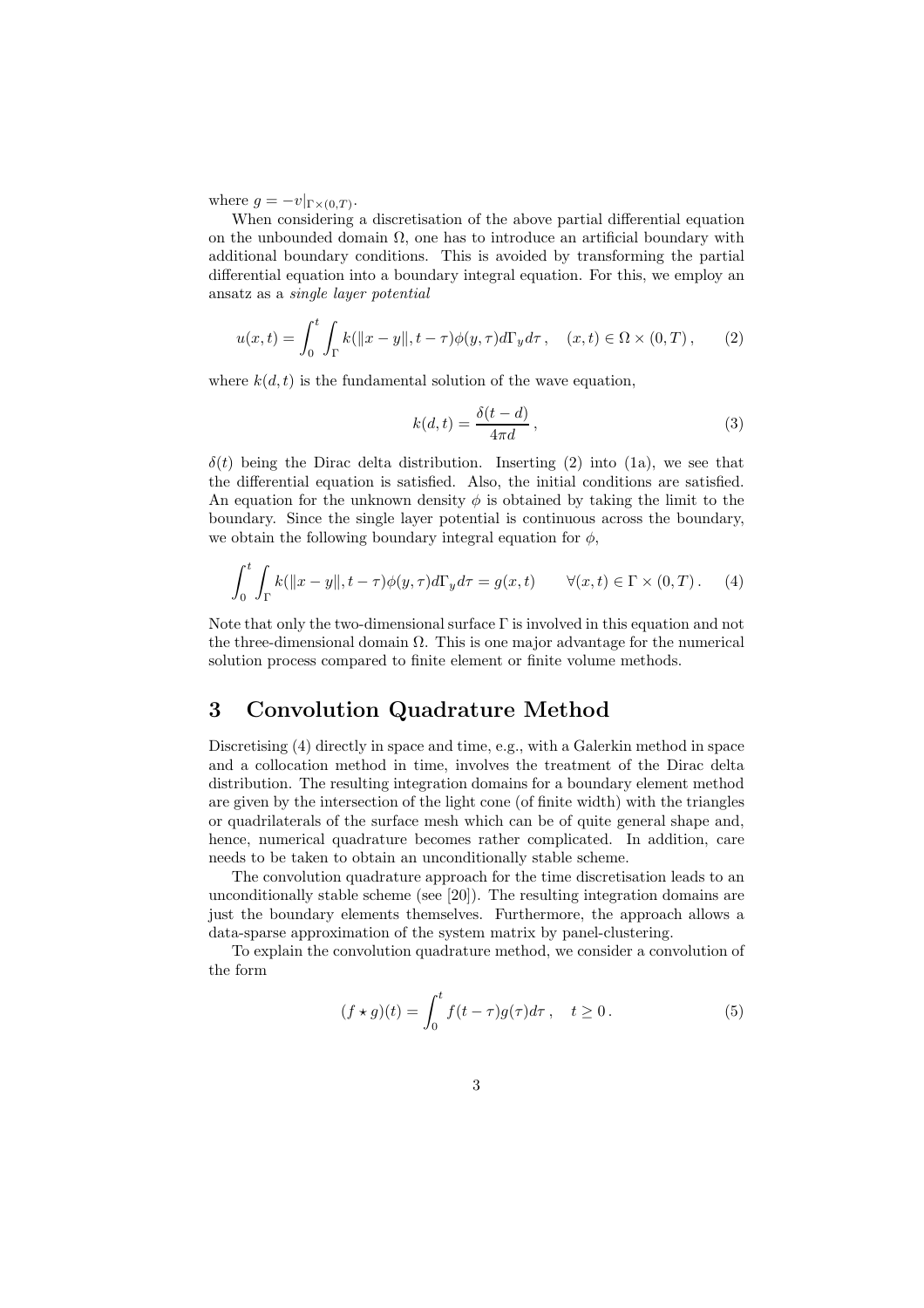Choosing a stepsize  $\Delta t$ , (5) can be approximated by a discrete convolution  $(f \star_{\Delta t} g)(t_n)$  which will be based on the inverse Laplace transform

$$
f(t) = \frac{1}{2\pi i} \int_{\sigma + i\mathbb{R}} \hat{f}(s) e^{st} ds
$$

for some  $\sigma > 0$ . The inverse Laplace transform is defined if  $\hat{f}$  is analytic and for Re  $s > \sigma$ ,  $|\widehat{f}(s)| \leq c|s|^{-\mu}$  for some  $c < \infty$  and  $\mu > 0$ . Inserting this representation of  $f(t)$  into (5), we obtain

$$
(f \star g)(t) = \frac{1}{2\pi i} \int_{\sigma + i\mathbb{R}} \hat{f}(s) y_g(s, t) ds \quad \text{with} \quad y_g(s, t) := \int_0^t e^{s(t - \tau)} g(\tau) d\tau.
$$

Observe that the function  $y_g(s, \cdot)$  satisfies the differential equation  $\partial_t y(s, \cdot)$  =  $sy(s, \cdot) + g$ , which can be approximated by a p-th order linear multistep method,

$$
\sum_{j=0}^{k} \alpha_j y_{n+j-k}(s) = \Delta t \sum_{j=0}^{k} \beta_j (s y_{n+j-k}(s) + g((n+j-k)\Delta t)), \qquad (6)
$$

with starting values  $y_{-k}(s) = \ldots = y_{-1}(s) = 0$ . We assume that sufficiently many time derivatives of g vanish at  $t = 0$ . Formally, a p-th order approximation of (5) is then given by

$$
(f \star_{\Delta t} g)(t_n) = \frac{1}{2\pi i} \int_{\sigma + i\mathbb{R}} \hat{f}(s) y_n(s) ds.
$$
 (7)

To see that (7) can be written as a discrete convolution, we multiply (6) by  $\zeta^n$ for  $|\zeta| < 1$  and  $\frac{\text{Re } \gamma(\zeta)}{\Delta t} > \sigma$  and sum over *n* to obtain

$$
\sum_{n=0}^{\infty} y_n \zeta^n = \left(\frac{\gamma(\zeta)}{\Delta t} - s\right)^{-1} \sum_{n=0}^{\infty} g(n \Delta t) \zeta^n,
$$

with  $\gamma(\zeta) := \frac{\sum_{j=0}^k \alpha_j \zeta^{k-j}}{\sum_{j=0}^k \beta_j \zeta^{k-j}}$ . Doing the same for (7), we obtain

$$
\sum_{n=0}^{\infty} (f \star_{\Delta t} g)(t_n) \zeta^n = \frac{1}{2\pi i} \int_{\sigma + i\mathbb{R}} \frac{\hat{f}(s)}{\frac{\gamma(\zeta)}{\Delta t} - s} ds \sum_{n=0}^{\infty} g(n\Delta t) \zeta^n
$$

$$
= \sum_{n=0}^{\infty} \hat{f}\left(\frac{\gamma(\zeta)}{\Delta t}\right) g(n\Delta t) \zeta^n,
$$

where we have employed Cauchy's integral formula in the last step. If we define  $\omega_n^{\Delta t}$  by

$$
\hat{f}\left(\frac{\gamma(\zeta)}{\Delta t}\right) = \sum_{n=0}^{\infty} \omega_n^{\Delta t} \zeta^n ,\qquad (8)
$$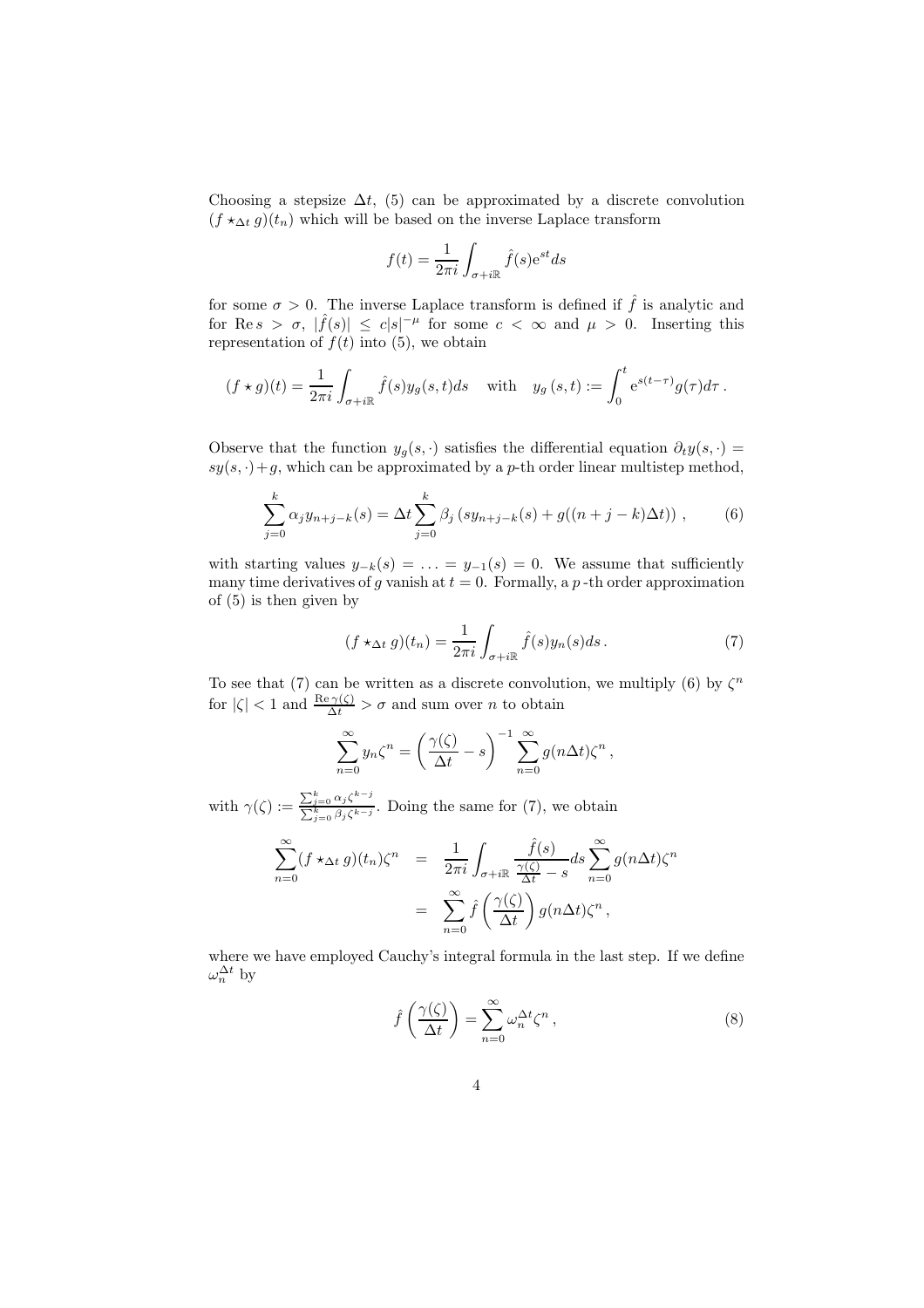we have

$$
\sum_{n=0}^{\infty} (f \star_{\Delta t} g)(t_n) \zeta^n = \sum_{n=0}^{\infty} \omega_n^{\Delta t} \zeta^n \sum_{m=0}^{\infty} g(m \Delta t) \zeta^m = \sum_{n=0}^{\infty} \left( \sum_{j=0}^n \omega_{n-j}^{\Delta t} g(j \Delta t) \right) \zeta^n.
$$

Thus

$$
(f \star_{\Delta t} g)(t_n) = \sum_{j=0}^n \omega_{n-j}^{\Delta t} g(j\Delta t),
$$

which has the form of a discrete convolution.

# **4 Time Discretisation: Convolution Quadrature Method**

In our case, the convolution coefficients are spatial boundary integral operators. The continuous convolution in (4) is approximated by the discrete convolution,

$$
\sum_{j=0}^{n} \int_{\Gamma} \omega_{n-j}^{\Delta t} (\|x-y\|) \phi_{\Delta t}^{j}(y) d\Gamma_{y} = g(x, t_{n}), \qquad n = 1, \dots, N, \quad x \in \Gamma, \quad (9)
$$

where the convolution coefficients  $\omega_n^{\Delta t}(d)$  are functions of  $d = ||x-y||$  determined by the power series (cf.  $(8)$ ) of the Laplace transform

$$
\hat{k}(d,s) = \frac{e^{-sd}}{4\pi d},
$$
\n
$$
\hat{k}\left(d, \frac{\gamma(\zeta)}{\Delta t}\right) = \sum_{n=0}^{\infty} \omega_n^{\Delta t}(d)\zeta^n.
$$
\n(10)

.

As a multistep method, we use the second order accurate, A-stable BDF2 method with

$$
\gamma(\zeta) = \frac{1}{2}(\zeta^2 - 4\zeta + 3).
$$

The coefficients of the power series (10) can be obtained by the Taylor expansion of  $\hat{k}(d, \frac{\gamma(\zeta)}{\Delta t})$  about  $\zeta = 0$ ,

$$
\omega_n^{\Delta t}(d) = \frac{1}{n!} \left. \frac{\partial^n \hat{k}(d, \frac{\gamma(\zeta)}{\Delta t})}{\partial \zeta^n} \right|_{\zeta=0} = \frac{1}{n!} \left. \frac{1}{4\pi d} \frac{\partial^n e^{-\frac{\gamma(\zeta)}{\Delta t}d}}{\partial \zeta^n} \right|_{\zeta=0}
$$

It can be shown that

$$
\omega_n^{\Delta t}(d) = \frac{1}{n!} \frac{1}{4\pi d} \left(\frac{d}{2\Delta t}\right)^{n/2} e^{-\frac{3d}{2\Delta t}} H_n\left(\sqrt{\frac{2d}{\Delta t}}\right),\tag{11}
$$

where  $H_n$  are the Hermite polynomials.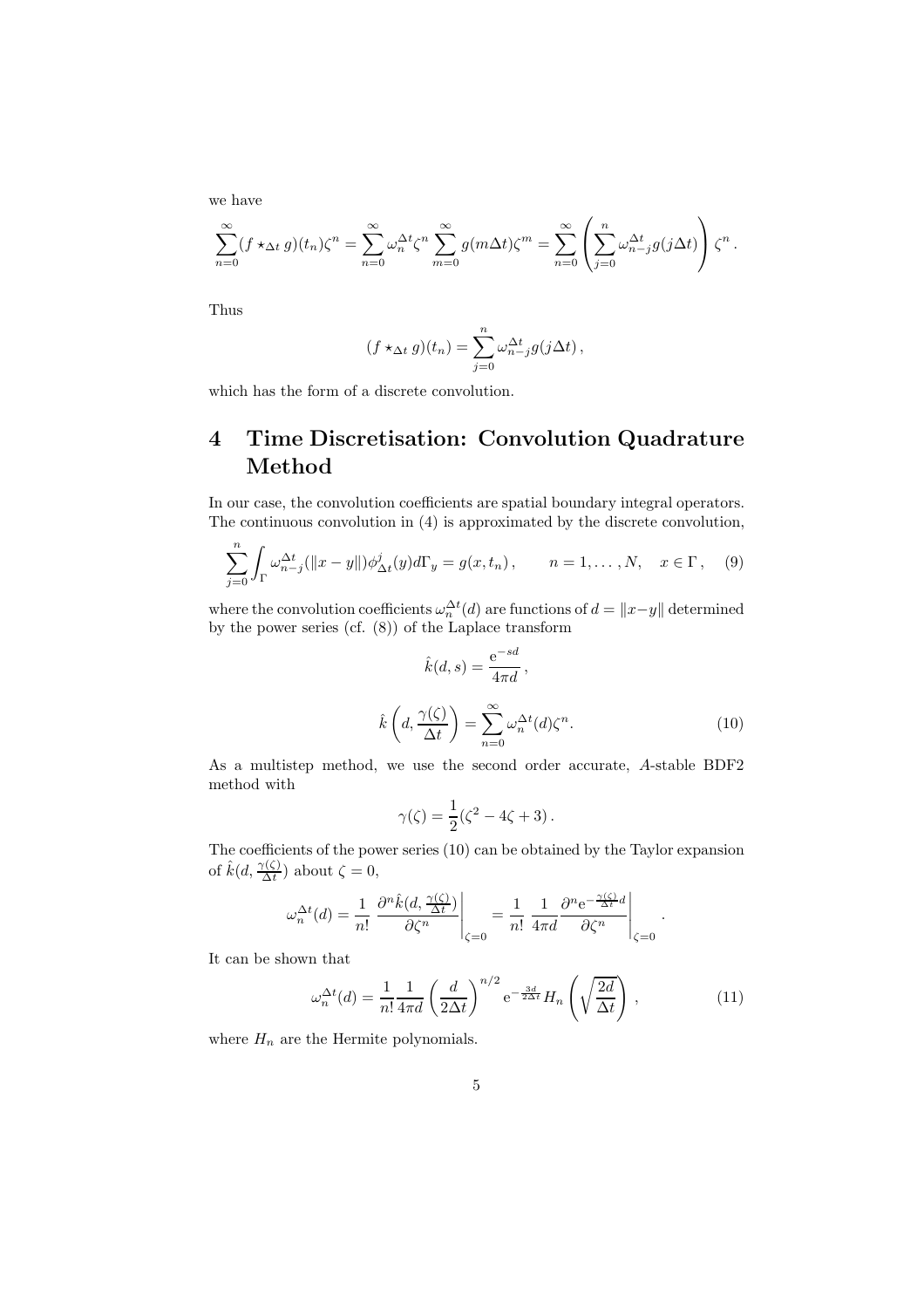## **5 Space Discretisation. Galerkin Boundary Element Methods**

For the space discretisation, we employ a standard Galerkin boundary element method with piecewise constant or piecewise linear basis functions. Let  $\mathcal G$  be a regular (in the sense of Ciarlet [4]) boundary element mesh on  $\Gamma$  consisting of shape regular, possibly curved triangles  $\tau_i$ . Let  $\mathbb{P}_0$  and  $\mathbb{P}_1$  denote the space of constant and linear functions, respectively. We denote by

$$
S_{-1,0} := \left\{ u \in L^{\infty}(\Gamma) \quad : \quad \forall \tau_i \in \mathcal{G} : u|_{\tau_i} \in \mathbb{P}_0 \right\}
$$

the space of piecewise constant, discontinuous functions, and by

$$
S_{0,1} := \left\{ u \in C^0 \left( \Gamma \right) \quad : \quad \forall \tau_i \in \mathcal{G} : \left( u \circ \chi_i \right) \big|_{\tau_i} \in \mathbb{P}_1 \right\}
$$

the space of continuous, piecewise linear functions, where  $\chi_i$  denotes a regular mapping of the curved triangle  $\tau_i$  to a planar reference triangle.

As a basis for  $S_{-1,0}$  we choose

$$
b_i(x) = \delta_{ij}, \text{ if } x \in \tau_j
$$

and the basis for  $S_{0,1}$  consists of the standard hat functions on the planar reference triangle, lifted to the surface  $\Gamma$  by the mapping  $\chi_i$ . We generally refer to the boundary element space by S and its basis by  $(b_i)_{i=1}^M$ . The mesh width h is given by the maximum triangle diameter in G h is given by the maximum triangle diameter in  $\mathcal{G}$ .

For the Galerkin boundary element method, we replace  $\phi_{\Delta t}^n$  in (9) by some  $\in S$  and impose the integral equation in a weak form. The fully discrete  $\phi_{\Delta t,h}^n \in S$  and impose the integral equation in a weak form. The fully discrete<br>problem consists of finding  $\phi^n$ ,  $\in S$ ,  $n-1, 2$ , N, of the form problem consists of finding  $\phi_{\Delta t,h}^n \in S$ ,  $n = 1, 2, ..., N$ , of the form

$$
\phi_{\Delta t,h}^n(y) = \sum_{i=1}^M \phi_{n,i} b_i(y),
$$

such that

$$
\sum_{j=0}^{n} \sum_{i=1}^{M} \phi_{j,i} \int_{\Gamma} \int_{\Gamma} \omega_{n-j}^{\Delta t} (\|x-y\|) b_i(y) b_k(x) d\Gamma_y d\Gamma_x = \int_{\Gamma} g(x,t_n) b_k(x) d\Gamma_x \quad (12)
$$

for all  $1 \leq k \leq M$  and  $n = 1, \ldots, N$ . This can be written as a linear system

$$
\sum_{j=0}^{n} \mathbf{A}_{n-j} \vec{\phi}_j = \mathbf{g}_n, \qquad n = 1, ..., N,
$$
 (13)

with the vectors  $\vec{\phi}_j = (\phi_{j,i})_{i=1}^M$  and the matrices

$$
(\mathbf{A}_n)_{k,i} := \int_{\Gamma} \int_{\Gamma} \omega_n^{\Delta t} (\|x - y\|) b_i(y) b_k(x) d\Gamma_y d\Gamma_x,
$$

and

$$
(\mathbf{g}_n)_k = \int_{\Gamma} g(x, t_n) b_k(x) d\Gamma_x.
$$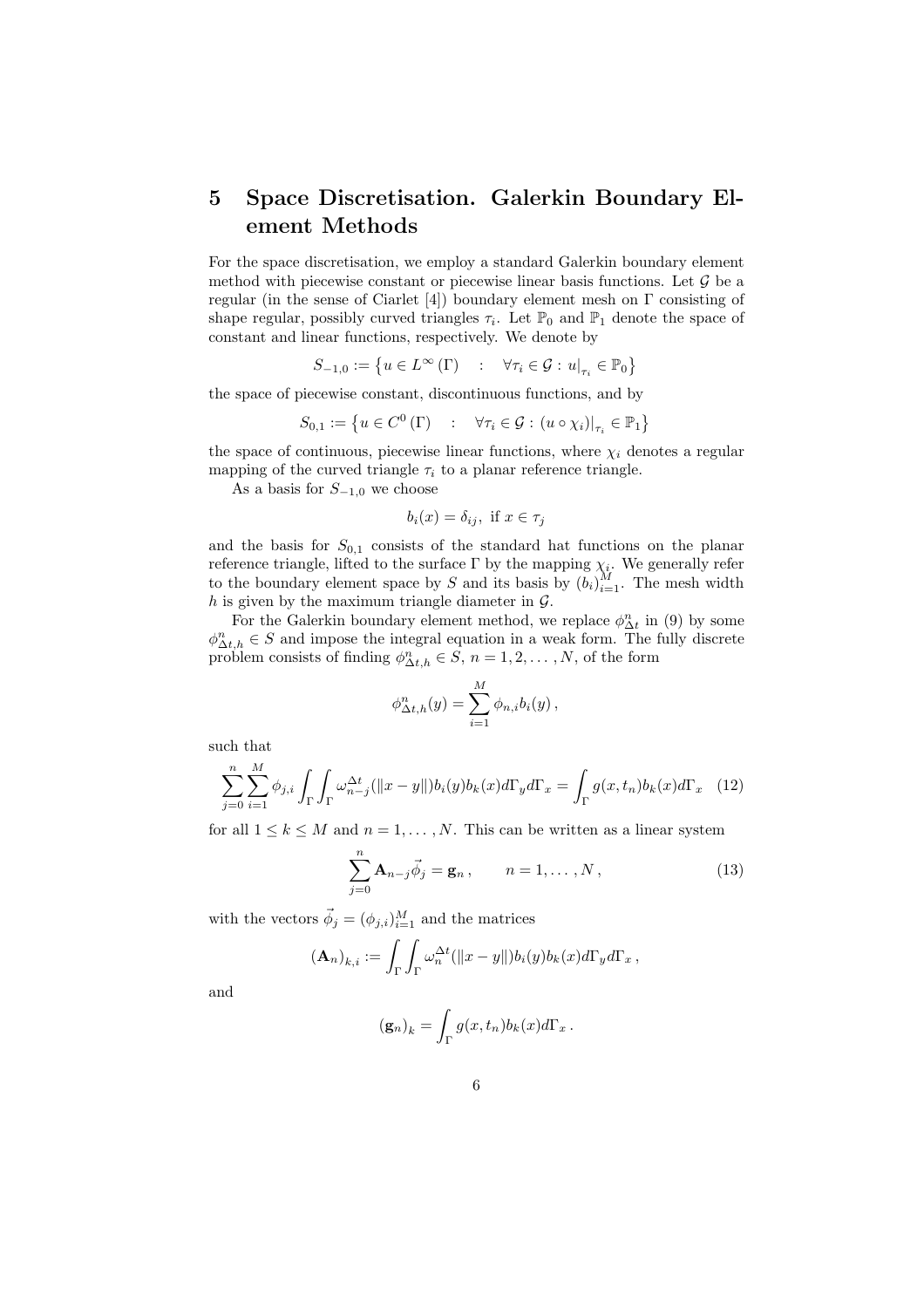## **5.1 Efficient Algorithmic Realisation**

Before we present a way to reduce the storage requirements, we take a look at the solution procedure. The problem to be solved is

$$
\tilde{\vec{\phi}}_n = \mathbf{A}_0^{-1} \left( \mathbf{g}_n - \sum_{i=0}^{n-1} \mathbf{A}_{n-i} \vec{\phi}_i \right), \quad n = 0, 1, \dots, N. \tag{14}
$$

A straightforward way to solve (14) is to compute  $(g_n - \sum_{i=0}^{n-1} A_{n-i} \vec{\phi}_i)$  and then to solve the system for each n. The required work is however proportional to  $N^2$ . When using the following algorithm (cf. [16]) the computational costs are proportional to  $N \log^2 N$ . The procedure depends on a (small) control parameter r.

**Algorithm 1 (Recursive solver for block triangular system).**

**Comment: Main program**

**begin**

 $\textbf{solve\_triangular}(0, N);$ 

**end;**

**Comment:** The recursive subroutine **solve triangular** is defined as follows.

**procedure solve\_triangular** $(a, b: \text{integer})$ ;

**begin**

if 
$$
b - a \leq r - 1
$$
 then  
for  $n := a$  to b do

$$
\vec{\phi}_n := \mathbf{A}_0^{-1} \left( \mathbf{g}_n - \sum_{i=a}^{n-1} \mathbf{A}_{n-i} \vec{\phi}_i \right) \tag{15}
$$

**end**

**else begin**

$$
m := \left\lceil \frac{b+a}{2} \right\rceil;
$$
  
solve-triangular $(a, m - 1)$ ;  
for  $n := m$  to  $b$  do

$$
\mathbf{g}_n := \mathbf{g}_n - \sum_{i=a}^{m-1} \mathbf{A}_{n-i} \vec{\phi}_i
$$
 (16)

**end**;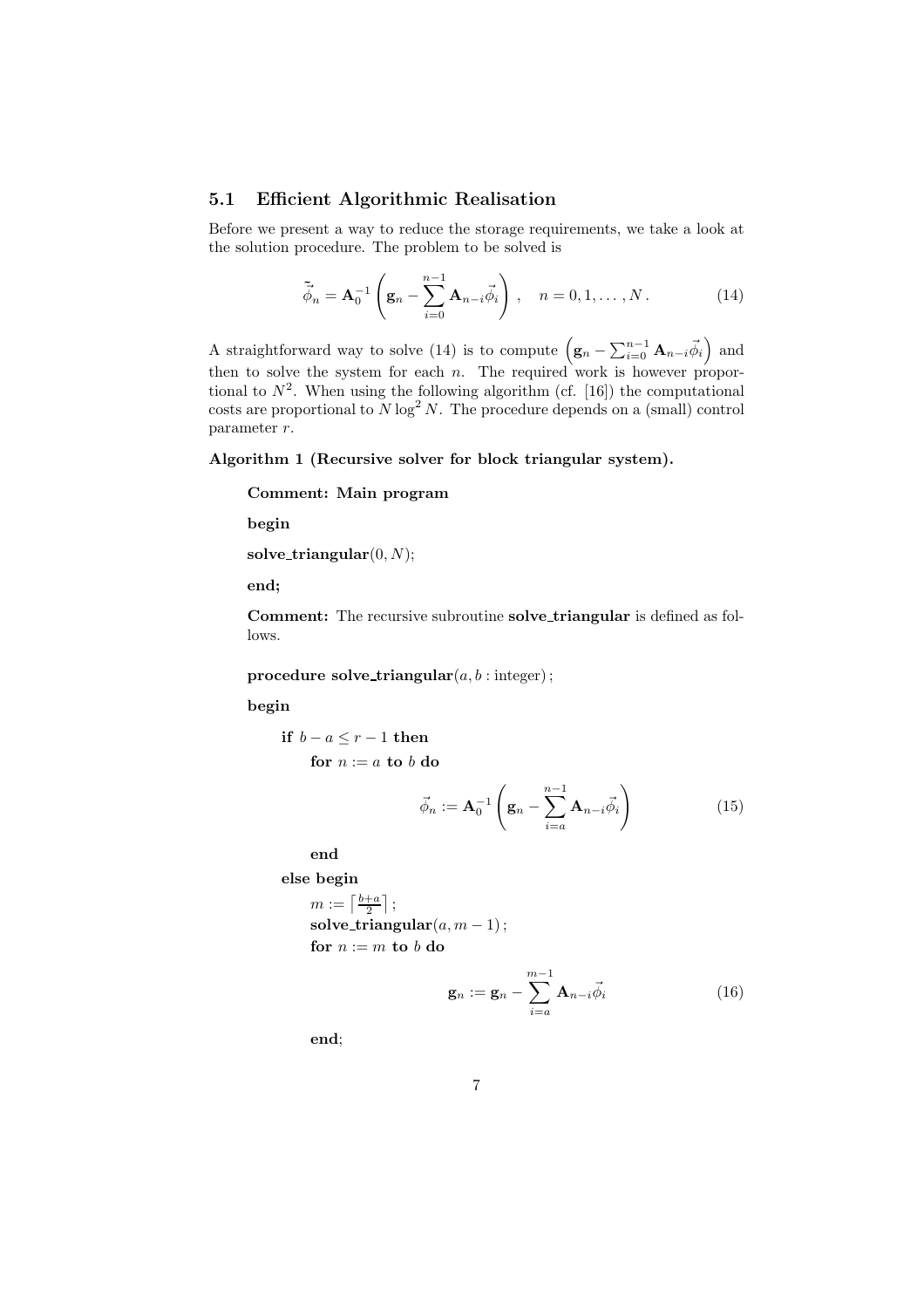$solve\_triangular(m, b)$ ; **end**;

**end;**

When using fast iterative methods, the computational costs for (15) are proportional to  $r^2$  matrix vector multiplications. The special form of (16) allows the use of the discrete fast Fourier transform (see, e.g., [17]) and the updates of **g** can be done in  $\mathcal{O}(M^2(b-a)\log(b-a))$  operations. The **procedure solve triangular** calls itself twice with half the dimension. The total computational cost sums up to  $\mathcal{O}(M^2N \log^2 N)$  (cf. [17]).

**Remark 1.** *In the following, we will apply sparse approximation techniques to the matrices*  $A_n$ *. Further research will be concerned with a modification of the above algorithm making use of the sparse representation of the operator*  $A_n$ . *Note that already the use of (14) in combination with the fast evaluation of matrix vector products due to the sparse representation leads to a reduction of the overall complexity. The total computational cost sums up to*  $\mathcal{O}(M^{1+s}N)$ *with*  $s < 1$ *.* 

## **6 Sparse Approximation of the Matrices A**<sup>n</sup> **by Cutoff**

#### **6.1 Cutoff Strategy and Perturbation Analysis**

The matrices  $A_n$  are full matrices. Thus, storage requirements and computational complexity for the solution of the fully discrete problem using fast iterative methods are proportional to  $M^2$ . However, a substantial part of the matrix consists of small entries and can be replaced by 0. To see this, we recall the definition of the convolution coefficients

$$
\omega_n^{\Delta t}(d) = \frac{1}{n!} \frac{1}{4\pi d} \left(\frac{d}{2\Delta t}\right)^{n/2} e^{-\frac{3d}{2\Delta t}} H_n\left(\sqrt{\frac{2d}{\Delta t}}\right). \tag{17}
$$

For  $n = 0$ , we have

$$
\omega_0^{\Delta t}(d) = \frac{e^{-\frac{3}{2}\frac{d}{\Delta t}}}{4\pi d},
$$

with a singularity at  $d = 0$  and, for  $n = 1$ ,

$$
\omega_1^{\Delta t}(d) = \frac{1}{\Delta t} \frac{e^{-\frac{3}{2}\frac{d}{\Delta t}}}{2\pi}.
$$

In Fig. 1, we plot  $\omega_n^{\Delta t}(d)$  for  $\Delta t = 1$  and different n. For general  $\Delta t$ , we have the relation

$$
\omega_n^{\Delta t}(d) = \Delta t^{-1} \omega_n^1 \left( \frac{d}{\Delta t} \right) .
$$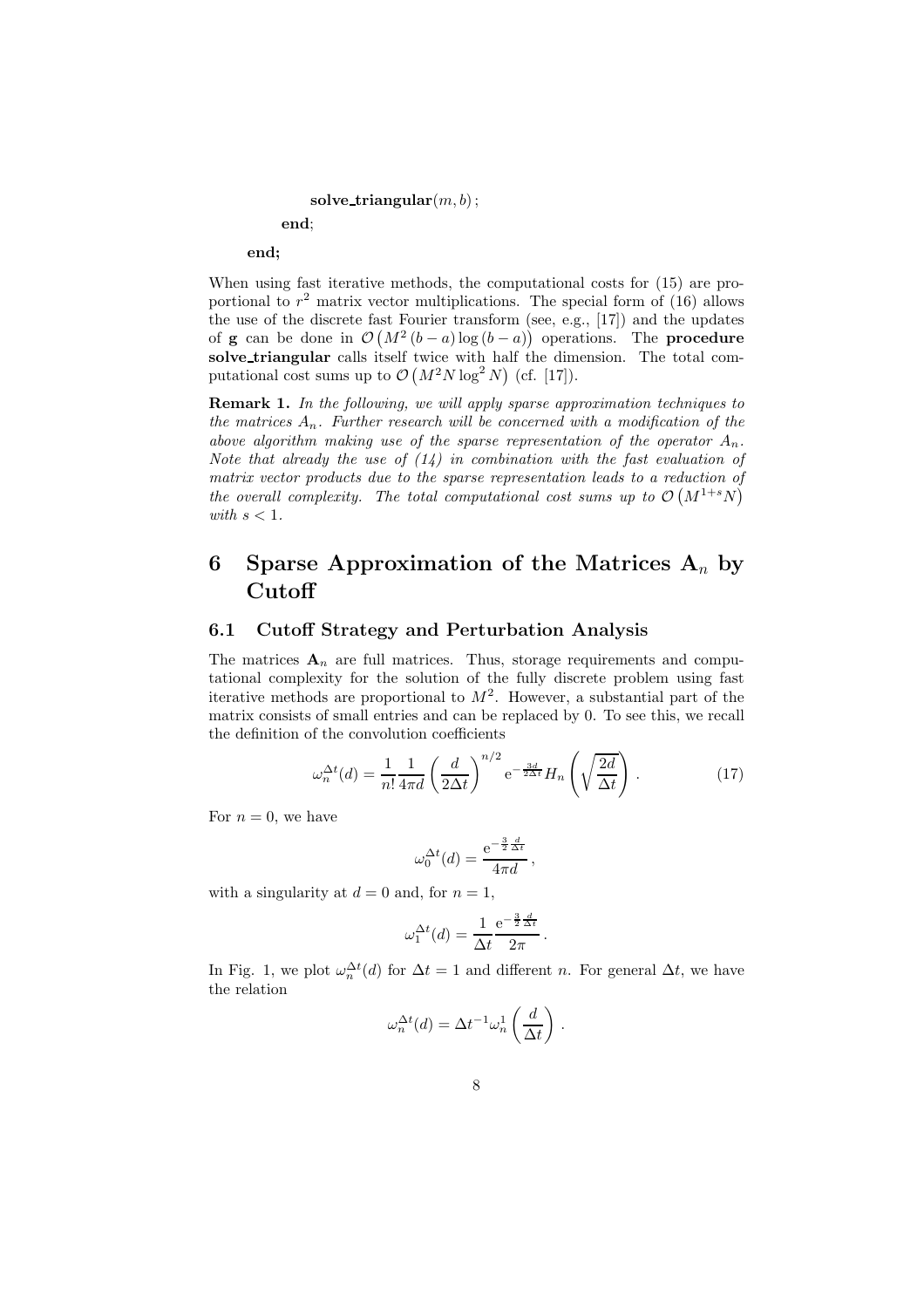

Figure 1: The convolution weights  $\omega_n^{\Delta t}(d)$  for  $\Delta t = 1$  and different values of  $n.$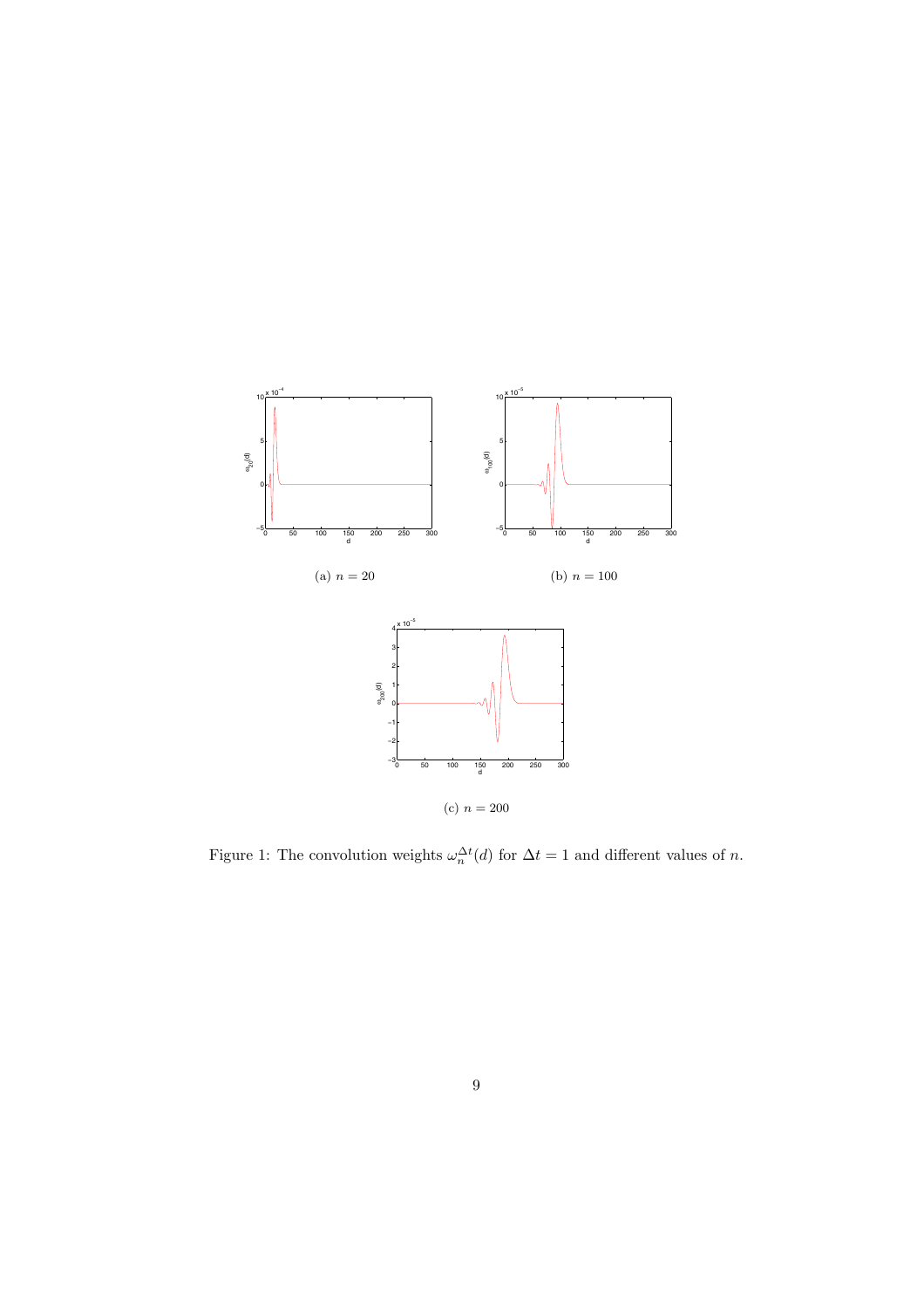The convolution functions have their maximum near  $d = t_n$ . Away from this maximum, the coefficients decay fast. Using bounds for the Hermite polynomials, it can be shown (cf. [14]) that outside the interval

$$
I_{n,\varepsilon}^{\Delta t} := \left[ t_n - 3\sqrt{\Delta t} \sqrt{t_n} |\log \varepsilon|, t_n + 3\sqrt{\Delta t} \sqrt{t_n} |\log \varepsilon| \right] \tag{18}
$$

we have

$$
|\omega_n^{\Delta t}(d)| \le \frac{\varepsilon}{4\pi d} \quad \forall d \notin I_{n,\varepsilon}^{\Delta t}.
$$
 (19)

Given an error tolerance  $\varepsilon$ , we only consider those entries of  $\mathbf{A}_n$ , for which the possible values of  $||x - y||$  lie inside  $I_{n,\varepsilon}^{\Delta t}$ . The remaining entries are set to zero. Let  $\mathcal{P}_{\varepsilon} \subset \{1, \ldots, M\} \times \{1, \ldots, M\}$  be defined by

$$
\mathcal{P}_{\varepsilon} := \left\{ (i, j) : \exists \left( x, y \right) \in \text{supp } b_i \cap \text{supp } b_j, \text{ s.t. } \|x - y\| \in I_{n, \varepsilon}^{\Delta t} \right\}. \tag{20}
$$

This induces a sparse approximation  $\tilde{\mathbf{A}}_n$  by

$$
(\tilde{\mathbf{A}}_n)_{i,j} := \begin{cases} (\mathbf{A}_n)_{i,j} & \text{if } (i,j) \in \mathcal{P}_{\varepsilon}, \\ 0 & \text{otherwise.} \end{cases}
$$
 (21)

Instead of solving (13), we solve for an approximate solution  $\vec{\phi}_j = (\tilde{\phi}_{j,i})_{i=1}^M$ ,

$$
\sum_{j=0}^{n} \tilde{\mathbf{A}}_{n-j} \vec{\tilde{\phi}}_j = \mathbf{g}_n, \qquad n = 1, \dots, N,
$$
\n(22)

and we have the approximate solution

$$
\tilde{\phi}_{\Delta t,h}^n(y) := \sum_{i=1}^M \tilde{\phi}_{n,i} b_i(y) \,. \tag{23}
$$

In [14], the following theorem is proven.

**Theorem 1.** Let the exact solution  $\phi(\cdot,t)$  of (4) be in  $H^{m+1}(\Gamma)$  for any  $t \in$  $[0, T]$ *. There exists a constant*  $C > 0$  *such that, for all cutoff parameters*  $\varepsilon$  *in*  $(21)$  with  $0 < \varepsilon < Ch\Delta t^3$ , the solution  $\tilde{\phi}_{\Delta t,h}$  *in (23) exists and satisfies the error estimate*

$$
\left\|\tilde{\phi}_{\Delta t,h}^{n} - \phi(\cdot,t_n)\right\|_{H^{-1/2}(\Gamma)} \leq C_g(T)\left(\varepsilon h^{-1}\Delta t^{-5} + \Delta t^{2} + h^{m+3/2}\right),
$$

where  $C_q$  depends on the boundary data g.

**Corollary 1.** *Let the assumptions in Theorem 1 be satisfied. Let*

$$
\Delta t^2 \sim h^{m+3/2},\tag{24}
$$

*and choose*

$$
\varepsilon \sim h^{7m/2+25/4}.
$$

Then the solution  $\tilde{\phi}_{\Delta t,h}^n$  exists and converges with optimal rate

$$
\left\|\tilde{\phi}_{\Delta t,h}^n - \phi(\cdot,t_n)\right\|_{H^{-1/2}(\Gamma)} \le C_g(T)h^{m+3/2} \sim C_g(T)\Delta t^2.
$$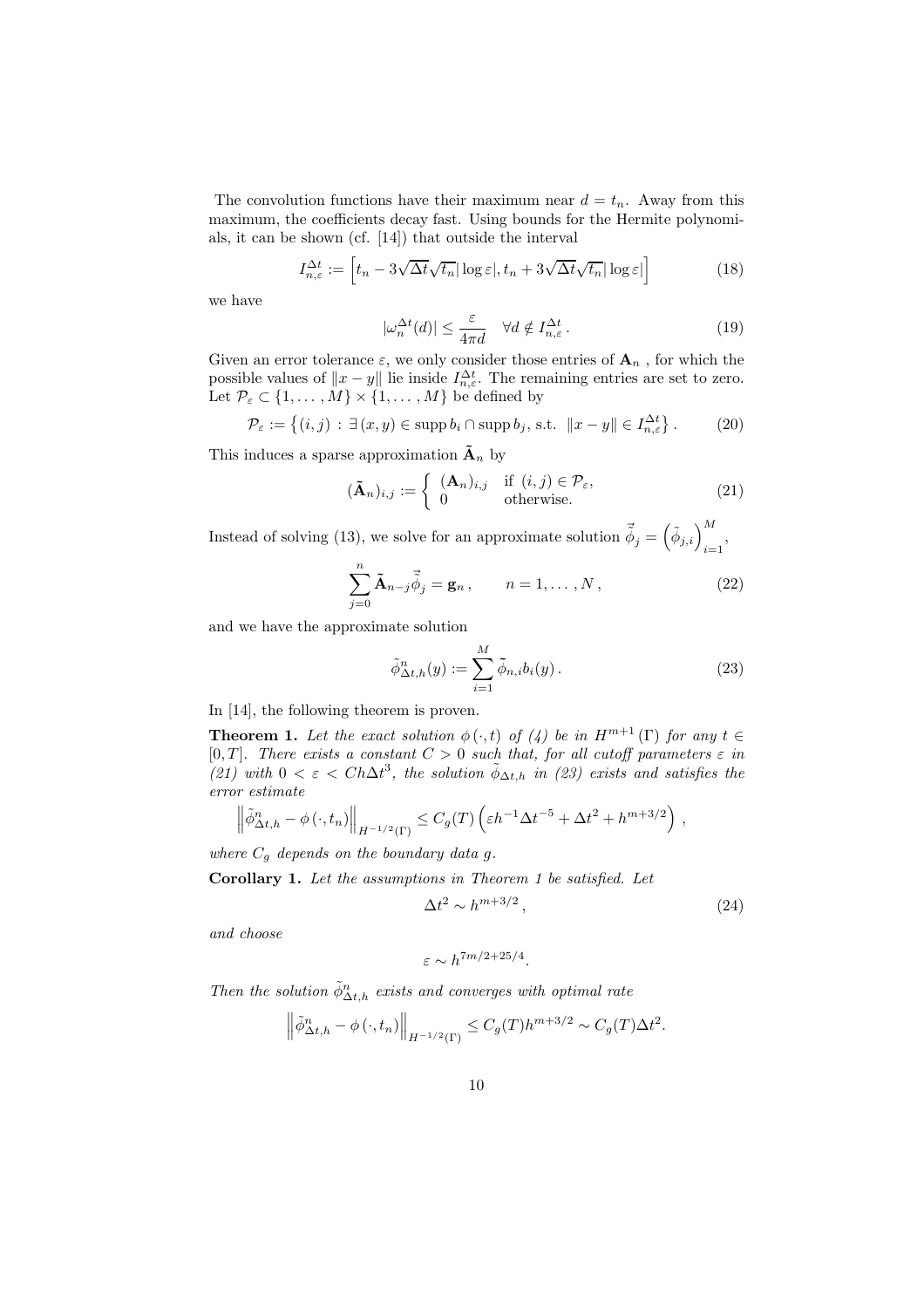### **6.2 Storage Requirements**

The approximation of the matrices  $\mathbf{A}_n$  by sparse approximations  $\tilde{\mathbf{A}}_n$  results in reduced storage requirements. To determine the storage requirements for the sparse matrices, assume that the dimension  $M$  of the boundary element space satisfies

$$
c_1 h^{-2} \le M \le C_1 h^{-2}.\tag{25}
$$

We further assume that there is a moderate constant  $C$  such that for any  $1 \leq$  $i \leq M$ , the subset

$$
\mathcal{P}_i := \{j \in \{1, \ldots, M\} : (i, j) \in \mathcal{P}_{\varepsilon}\},\,
$$

with  $P_{\varepsilon}$  as in (20), satisfies

$$
\sharp \mathcal{P}_i \le C \max \left\{ 1, \frac{\sqrt{\Delta t} \, t_n^{3/2} \log M}{h^2} \right\}.
$$
 (26)

This assumption can be derived from the assumption that  $ch^2 \leq \text{supp } b_i \leq Ch^2$ and that the area of

$$
R_{i,n} := \{ y \in \Gamma \quad : \quad \exists x \in \text{supp } b_i : ||x - y|| \in I_{n,\varepsilon}^{\Delta t} \}
$$

satisfies  $|R_{i,n}| \leq C$  $\sqrt{\Delta t} t_n^{3/2} |\log(\varepsilon)|$   $(R_{i,n}$  is part of a ring with radius  $t_n$  and the same width as the interval  $I_{n,\varepsilon}^{\Delta t}$ .). Due to Corollary 1,  $|\log \varepsilon| \sim \log M$ .

With these assumptions, the number of nonzero matrix entries in  $\tilde{A}$  can be estimated by

$$
\sum_{i=1}^{M} \sharp \mathcal{P}_i \leq CM \max \left\{ 1, \sqrt{\Delta t} \, t_n^{3/2} h^{-2} \log M \right\}.
$$

Relation (24) allows to substitute  $\sqrt{\Delta t}$  and the combination with (25) yields

**Theorem 2.** The number of nonzero entries in the sparse approximation  $\tilde{\mathbf{A}}_n$ *is bounded from above by*

$$
CM \max\left\{1, t_n^{3/2} M^{\frac{13}{16} - \frac{1}{8}m} \log M\right\}.
$$

We distinguish between four cases: The case of piecewise constant and piecewise linear boundary elements ( $m = 0$ , and  $m = 1$ , respectively) and small and large n ( $t_n = \mathcal{O}(\Delta t \log M)$  and  $t_n = \mathcal{O}(1)$ , respectively). The storage requirements for the different cases are summarised in Table 1. For small  $n$ , the storage requirements are significantly decreased. In Section 7, we present a method for further reducing the storage requirements even when  $t_n > \mathcal{O}(\Delta t \log M)$ .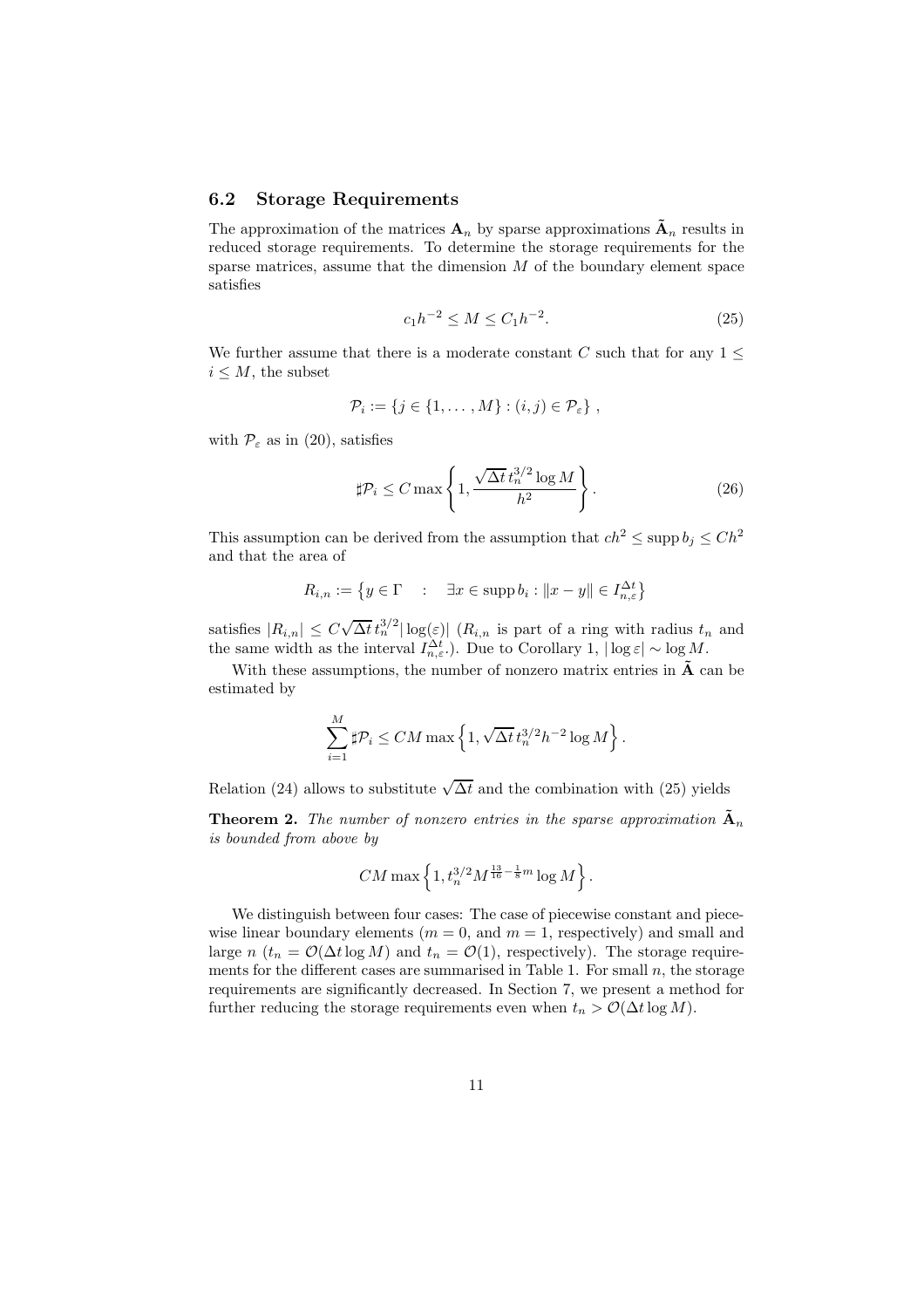| Table 1: Storage requirements for $A_n$                            |                                                                                   |       |  |
|--------------------------------------------------------------------|-----------------------------------------------------------------------------------|-------|--|
|                                                                    | $m=0$                                                                             | $m=1$ |  |
| $t_n = \mathcal{O}(\Delta t \log M)$ $CM^{1+\frac{1}{4}} \log^2 M$ |                                                                                   | CM    |  |
| $t_n = \mathcal{O}(1)$                                             | $C t_n^{3/2} M^{1+\frac{13}{16}} \log M + C t_n^{3/2} M^{1+\frac{11}{16}} \log M$ |       |  |

## **7 Panel-Clustering**

The panel-clustering method was developed in [15] for the data-sparse approximation of boundary integral operators which are related to elliptic boundary value problems. Since then, the field of sparse approximations of non-local operators has grown rapidly and nowadays advanced versions of the panel-clustering method are available and a large variety of alternative methods such as wavelet discretisations, multipole expansions,  $H$ -matrices etc. exist. However, these fast methods (with the exception of  $H$ -matrices) are developed mostly for problems of elliptic type while the data-sparse approximation of retarded potentials is to our knowledge still in its infancies. In this section, we develop the panelclustering method for retarded potentials.

## **7.1 The Algorithm**

The panel-clustering can be applied as soon as  $t_n > \mathcal{O}(\Delta t |\log \varepsilon|)$ . (Note that for the first time steps the simple cutoff strategy reduces the computational complexity much more significantly than for the later time steps, see Table 1.)

For  $t_n > \mathcal{O}(\Delta t |\log \varepsilon|)$ , the matrices  $\mathbf{A}_n$  in (13) are partitioned into subblocks  $\mathbf{A}_n|_{s\times t}$  for some index set  $s \times t \subset \{1,\ldots,M\} \times \{1,\ldots,M\}$ . The subblocks are either replaced by zero, if the block entries are sufficiently small, or they are replaced by low rank matrices. To explain this approach in detail we first introduce the basic notation.

Let  $\mathcal{I} := \{1, 2, \ldots, M\}$  denote the degrees of freedom for the space discretisation.

**Definition 1 (Cluster).** *A* cluster t *is a subset of* I*. If* t *is a cluster, the corresponding subdomain of*  $\Gamma$  *is*  $\Gamma_t := \bigcup_{i \in t} \text{supp}(b_i)$ *. The* cluster box  $Q_t \subset \mathbb{R}^3$ *is the minimal axisparallel cuboid which contains*  $\Gamma_t$  *and the cluster size*  $L_t$  *is the maximal side length of*  $Q_t$ .

The clusters are collected in a hierarchical cluster tree  $T_{\tau}$ .

**Definition 2 (Cluster Tree).** *A tree*  $T<sub>I</sub>$  *is a* cluster tree *if the following conditions are satisfied.*

- *1. The nodes in*  $T_I$  *are clusters.*
- 2. The root of  $T_{\mathcal{I}}$  is  $\mathcal{I}$ .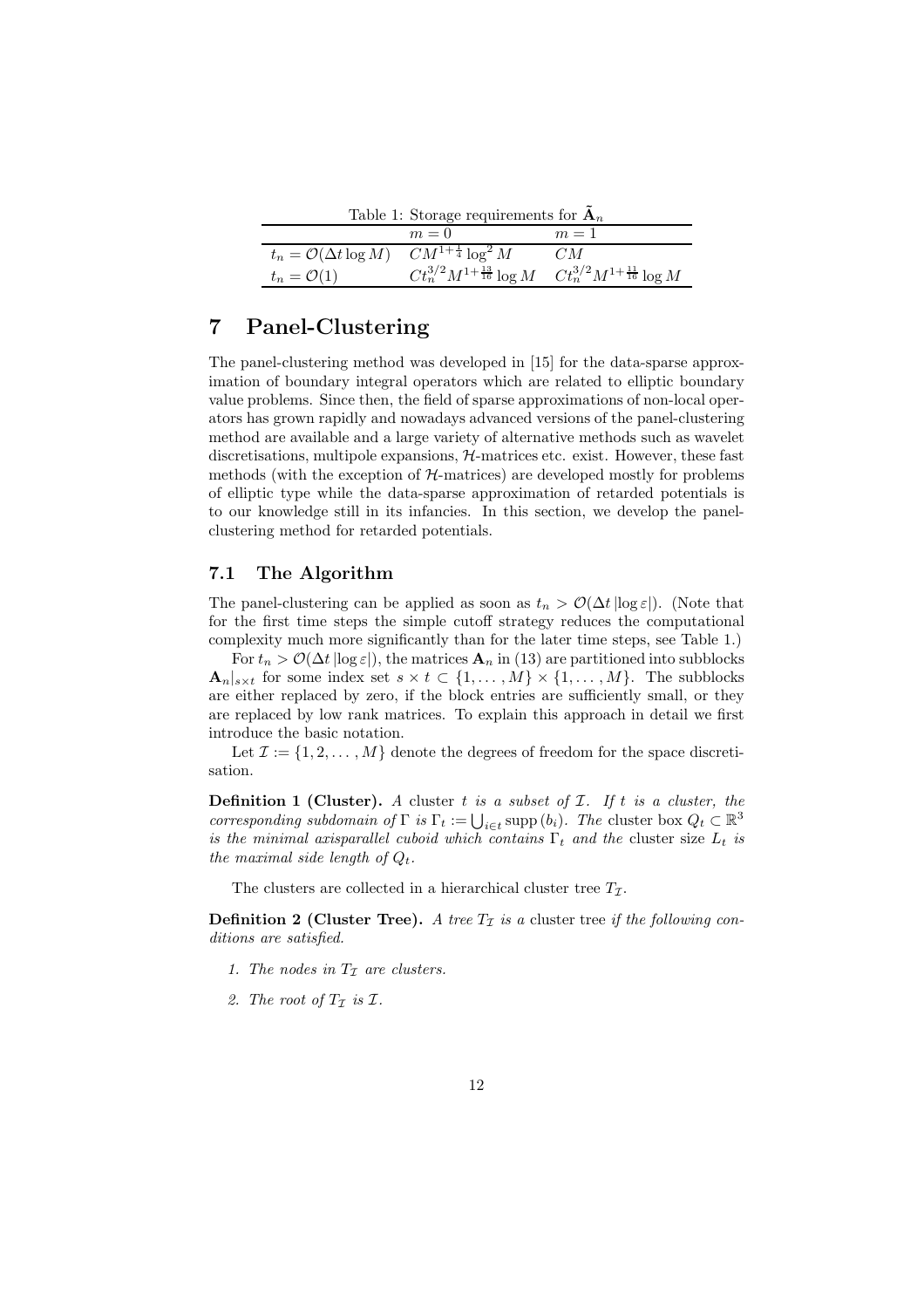3. The leaves of  $T_I$  are the degrees of freedom, i.e.,  $\mathcal{L}(T_I) = I$  and the *tree hierarchy is given by a father/son relation: For each interior node*  $t \in T_{\mathcal{I}} \setminus \mathcal{L}(T_{\mathcal{I}})$ *, the set* sons(*t*) *is the minimal subset in*  $T_{\mathcal{I}} \setminus \{t\}$  *such that* 

$$
t = \bigcup_{s \in \text{sons}(t)} s
$$

*holds. Vice versa, the* father *of any*  $s \in \text{sons}(t)$  *is* t.

The standard construction of the cluster tree  $T<sub>\mathcal{I}</sub>$  is based on a recursive bisection of an axisparallel cuboid  $\ddot{\mathcal{B}}$  which contains Γ. The bisection of  $\ddot{\mathcal{B}}$  yields an auxiliary binary tree  $T_{\tilde{\mathcal{B}}}$ . Then, the clusters in  $T_{\mathcal{I}}$  are given by collecting, for any box  $\tilde{B} \in T_{\tilde{\beta}}$ , the indices  $i \in \mathcal{I}$  which satisfy  $\xi_i \in \tilde{B}$ , where  $\xi_i$  denotes the nodal point for the *i*-th degree of freedom. Clusters in  $T<sub>\tau</sub>$  which coincide with their father are removed from  $T_{\mathcal{I}}$  and empty clusters are removed as well.

The kernel function  $k(\Vert x-y \Vert, t)$  is approximated on  $\Gamma_t \times \Gamma_s$ , where  $(t, s)$  is a pair of clusters which satisfy the following condition. Recall the definition of the interval  $I_{n,\varepsilon}^{\Delta t}$  as in (18).

**Definition 3.** Let  $\varepsilon > 0$  and  $n > C \log \varepsilon$ . Let  $0 < \eta < 1$  be some control *parameter.* A pair of clusters  $(t, s) \in T_{\mathcal{I}} \times T_{\mathcal{I}}$  is admissible at time step  $t_n$  if

$$
\forall (x, y) \in Q_t \times Q_s : \|x - y\| \notin I_{n, \varepsilon}^{\Delta t}
$$
\n(27a)

*or*

(27a) is violated and 
$$
\max\{L_t, L_s\} \leq \eta \Delta t n^b
$$
. (27b)

*The power* b *in (27b) is a fixed number which is related to the accuracy of resulting discretisation.*

A theoretical bound on b is  $b \geq 1/4$  under the condition  $n \geq C \log \varepsilon$ . Numerical experiments indicate that the choice  $b \approx 0.3$  also preserves the optimal convergence rates. This is shown in a forthcoming paper.

The following algorithm subdivides  $\mathcal{I} \times \mathcal{I}$  into a matrix part  $P<sup>sparse</sup>$ , corresponding to pairs of indices where the matrix has to be assembled in the conventional way, a zero part  $P^0$  where the corresponding matrix entries are set to zero and a panel-clustering part  $P^{pc}$ , where the system matrix is approximated by panel-clustering. Note that the father/son relation of the cluster tree induces a father/son structure for pairs of clusters  $\mathbf{b} = (c, s)$  by

$$
\text{sons}(\mathbf{b}) := \begin{cases} \text{sons}(c) \times \text{sons}(s) & \text{if sons}(c) \neq \emptyset \text{ and sons}(s) \neq \emptyset, \\ c \times \text{sons}(s) & \text{if sons}(c) = \emptyset \text{ and sons}(s) \neq \emptyset, \\ \text{sons}(c) \times s & \text{if sons}(c) \neq \emptyset \text{ and sons}(s) = \emptyset, \\ \emptyset & \text{if sons}(c) \neq \emptyset \text{ and sons}(s) \neq \emptyset. \end{cases}
$$

**Algorithm 2.** Let  $n > C \log \varepsilon$ . The minimal admissible block partitioning of  $\mathcal{I} \times \mathcal{I}$  at time step  $t_n$  is obtained as the result of the procedure  $\bm{divide}(\mathcal{I},\mathcal{I})$  ,  $P^{\mathrm{sparse}}, P^{\mathrm{pc}}, P^0)$ *defined by (cf. [15])*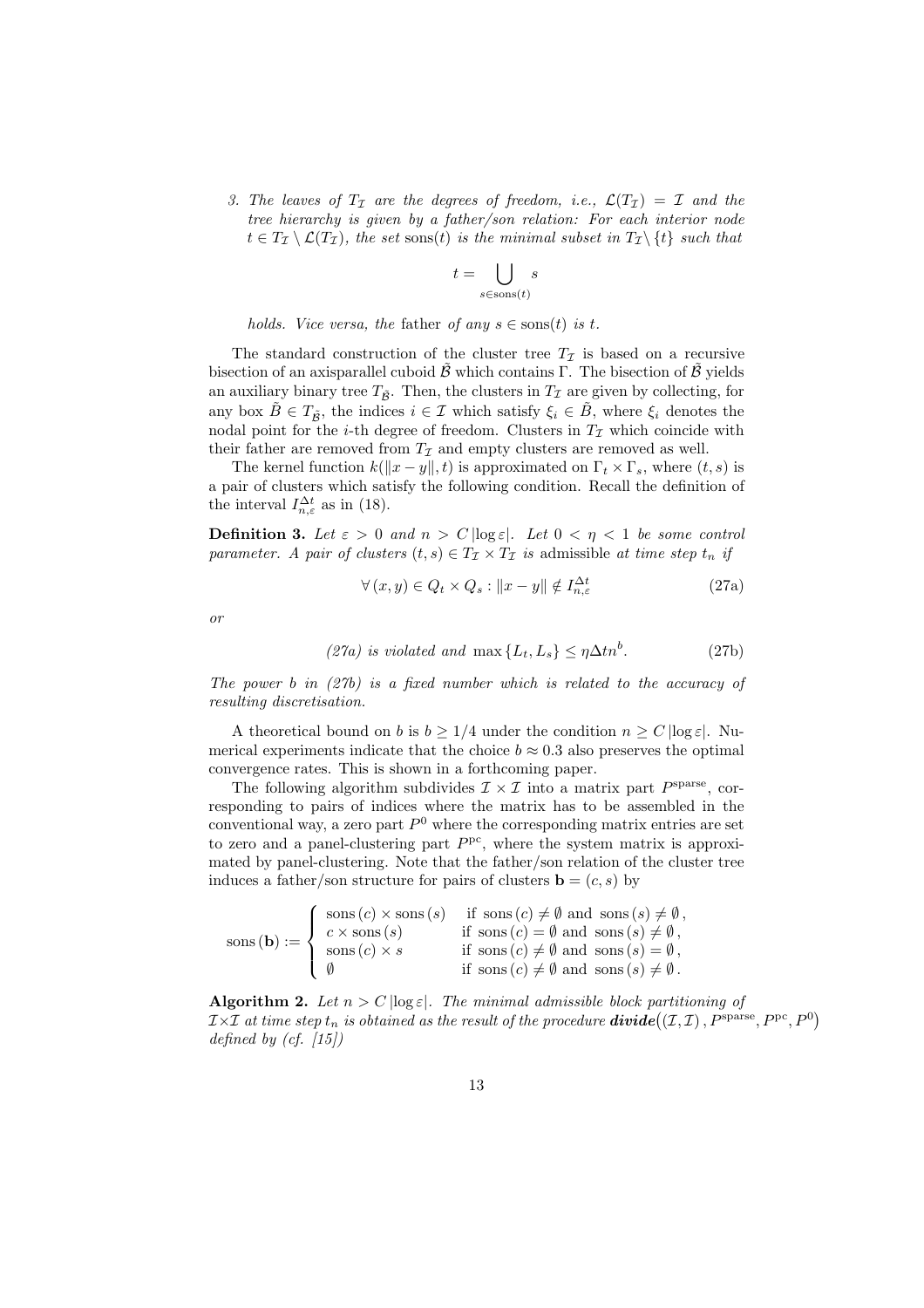$\textbf{procedure divide}(\textbf{b}, P^{\text{sparse}}, P^{\text{pc}}, P^0);$ 

**begin**

**if** (**b** is non-admissible and sons (**b**) =  $\emptyset$ ) **then**  $P^{\text{sparse}} := P^{\text{sparse}} \cup$ {**b**} **else if** (**b** satisfies (27a) **then**  $P^0 := P^0 \cup \{\mathbf{b}\}\$ **else if** (**b** satisfies (27b) **then**  $P^{pc} := P^{pc} \cup \{b\}$  $\mathbf{else} \text{ for all } \widetilde{\mathbf{b}} \in \text{sons}(\mathbf{b}) \text{ } \mathbf{do } \text{ divide} \left( \widetilde{\mathbf{b}}, P^{\text{sparse}}, P^{\text{pc}}, P^0 \right);$ 

**end;**

**Remark 2.** *The set* Psparse *is empty in most cases since the cluster sizes of the leaves satisfy*

$$
L_{\{i\}}=\mathcal{O}\left(h\right)
$$

*while relation (24) implies for the bound in (27b)*

$$
\eta \Delta t n^b = \mathcal{O}\left(\eta h^{m/2 + 3/4} n^b\right),\,
$$

where  $m = 0$  for constant and  $m = 1$  for linear elements. Hence after a few *time steps,*  $\eta \Delta t n^b \geq Ch$  *and any pair* **b** *with* sons (**b**) =  $\emptyset$ *, i.e.,*  $i, j \in \mathcal{I}$ *, satisfies (27a) or (27b).*

Next, we explain the data sparse approximation on the blocks  $\mathbf{b} = (c, s) \in P^{pc}$ . Since  $\omega_n^{\Delta t}$  ( $\|\mathbf{x} - \mathbf{y}\|$ ) is defined in  $Q_c \times Q_s$  we may define its approximation by Čebyšev interpolation:

$$
\omega_n^{\Delta t}(\|x-y\|) \approx \check{\omega}_n^{\Delta t}(\|x-y\|) = \sum_{\mu,\nu \in (\mathbb{N}_{\leq q})^3} \mathcal{L}_c^{(\mu)}(x) \mathcal{L}_s^{(\nu)}(y) \omega_n^{\Delta t}(\|x^{\mu} - y^{\nu}\|),\tag{28}
$$

where  $\mathcal{L}_{c}^{(\mu)}$  (resp.  $\mathcal{L}_{s}^{(\nu)}$ ) are the tensorised versions of the q−th order Lagrange polynomials (properly scaled and translated to  $Q_c$  resp.  $Q_s$ ) corresponding to the tensorised Cebyšev nodes  $x^{\mu}$  for  $Q_c$  resp.  $y^{\nu}$  for.  $Q_s$ .

The matrix  $\mathbf{A}_n$  is the representation of the bilinear form  $a_n : S \times S \to \mathbb{R}$ ,

$$
a_n(\phi, \psi) := \int_{\Gamma} \int_{\Gamma} \omega_n^{\Delta t} (\|x - y\|) \phi(y) \psi(x) d\Gamma_y d\Gamma_x
$$

with respect to the nodal basis  $(b_i)_{i=1}^M$ . We introduce the convention that, for any function  $(c \in S)$  the coefficient vector in the basis representation is denoted any function  $\varphi \in S$ , the coefficient vector in the basis representation is denoted by  $\vec{\varphi} = (\varphi_i)_{i=1}^M$ , i.e.,  $\varphi = \sum_{i=1}^M \varphi_i b_i$ .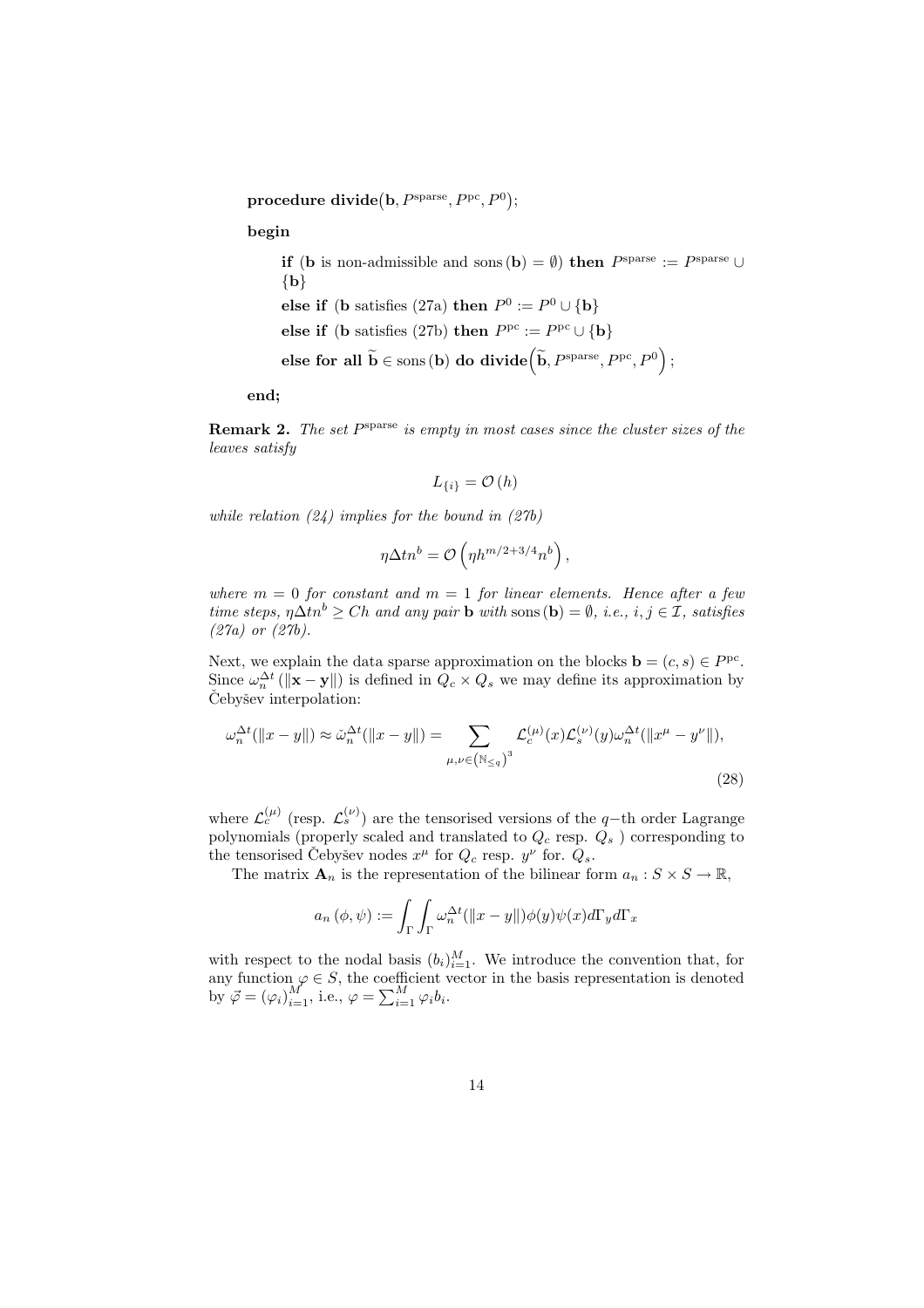The sparse approximation of  $a_n$  by our combined cutoff and panel-clustering strategy is given by

$$
a_n (\phi, \psi) \approx \sum_{(i,j) \in P^{\text{sparse}}} \psi_i \phi_j (\mathbf{A}_n^{\text{sparse}})_{i,j}
$$
  
+ 
$$
\sum_{\mathbf{b} = (\sigma, s) \in P^{\text{pc}}} \sum_{\mu, \nu \in (\mathbb{N}_{\leq q})^3} (\mathbf{S}_{\mathbf{b}}^{(n)})_{\mu, \nu} J_{\sigma}^{(\mu)} (\psi) J_s^{(\nu)} (\phi),
$$

with the sparse matrix part of  $A_n$ 

$$
\left(\mathbf{A}_{n}^{\text{sparse}}\right)_{i,j} := \begin{cases} \int_{\Gamma_{\{i\}}} \int_{\Gamma_{\{j\}}} \omega_{n}^{\Delta t}(\|x-y\|) b_j\left(y\right) b_i\left(x\right) d\Gamma_y d\Gamma_x & \text{if } (i,j) \in P^{\text{sparse}},\\ 0 & \text{otherwise}, \end{cases}
$$
\n(29)

the *interaction matrix*  $S_b^{(n)}$ 

$$
\left(\mathbf{S}_{\mathbf{b}}^{(n)}\right)_{\mu,\nu} := \omega_n^{\Delta t} (\|x^{\mu} - y^{\nu}\|) \quad 0 \le \mu_i, \nu_i \le q, \ 1 \le i \le 3
$$

and the *influence coefficients*

$$
J_{\sigma}^{(\mu)}(\psi) := \sum_{i \in \sigma} \psi_i \int_{\Gamma_{\sigma}} \mathcal{L}_{\sigma}^{(\mu)}(x) b_i(x) d\Gamma_x, \quad 0 \le \mu_i, \nu_i \le q, \ 1 \le i \le 3.
$$

The algorithmic realisation of the sparse matrix multiplication based on this approximation of the bilinear form and the recursive computation of the influence coefficients  $J_{\sigma}^{(\mu)}(\psi)$  are structured as follows.

### **Phase 1: Computation and storage of the Galerkin operator**

(a) Generate and store the cluster tree and the partitioning of  $\mathcal{I} \times \mathcal{I}$  into  $P<sup>sparse</sup>$ ,  $P<sup>pc</sup>$ , and  $P<sup>0</sup>$ .

Introduce recursive tree levels  $0 \leq \ell \leq \ell_{\max}$  by  $T_{\mathcal{I}}(0) = {\mathcal{I}}$  and

$$
T_{\mathcal{I}}(\ell + 1) := \left\{ \sigma \in T_{\mathcal{I}} : \exists s \in T_{\mathcal{I}}(\ell) \text{ with " } \sigma \text{ is son of } s \right\}.
$$

Let  $\ell_{\min}$  denote the minimal index such that (i) there exists  $\sigma \in T_I$  ( $\ell_{\min}$ )<br>with  $I_{\sigma} \leq \pi \Delta t n^b$  and (ii) for all  $0 \leq \ell \leq \ell$  and  $\tau \in T_{\epsilon}$  ( $\ell$ ) there holds with  $L_{\sigma} \leq \eta \Delta t n^{b}$  and (ii) for all  $0 \leq \ell < \ell_{\min}$  and  $\sigma \in T_{\mathcal{I}}(\ell)$  there holds  $L_{\sigma} > \eta \Delta t n^{b}$ .

- (b) Compute and store the nonzero entries of the matrix  $\mathbf{A}_n^{\text{sparse}}$ .
- (c) Compute and store the basis influence coefficients

$$
J_{\{i\}}^{(\mu)}(b_i) := \int_{\text{supp}(b_i)} \mathcal{L}_{\{i\}}^{(\mu)}(x) b_i(x) d\Gamma_x, \quad 1 \le i \le M, \ \mu \in (\mathbb{N}_{\le q})^3. \tag{30}
$$

(d) Compute and store the interaction matrices  $S_{\mathbf{b}}^{(n)}$  for all  $\mathbf{b} \in P^{\text{pc}}$ .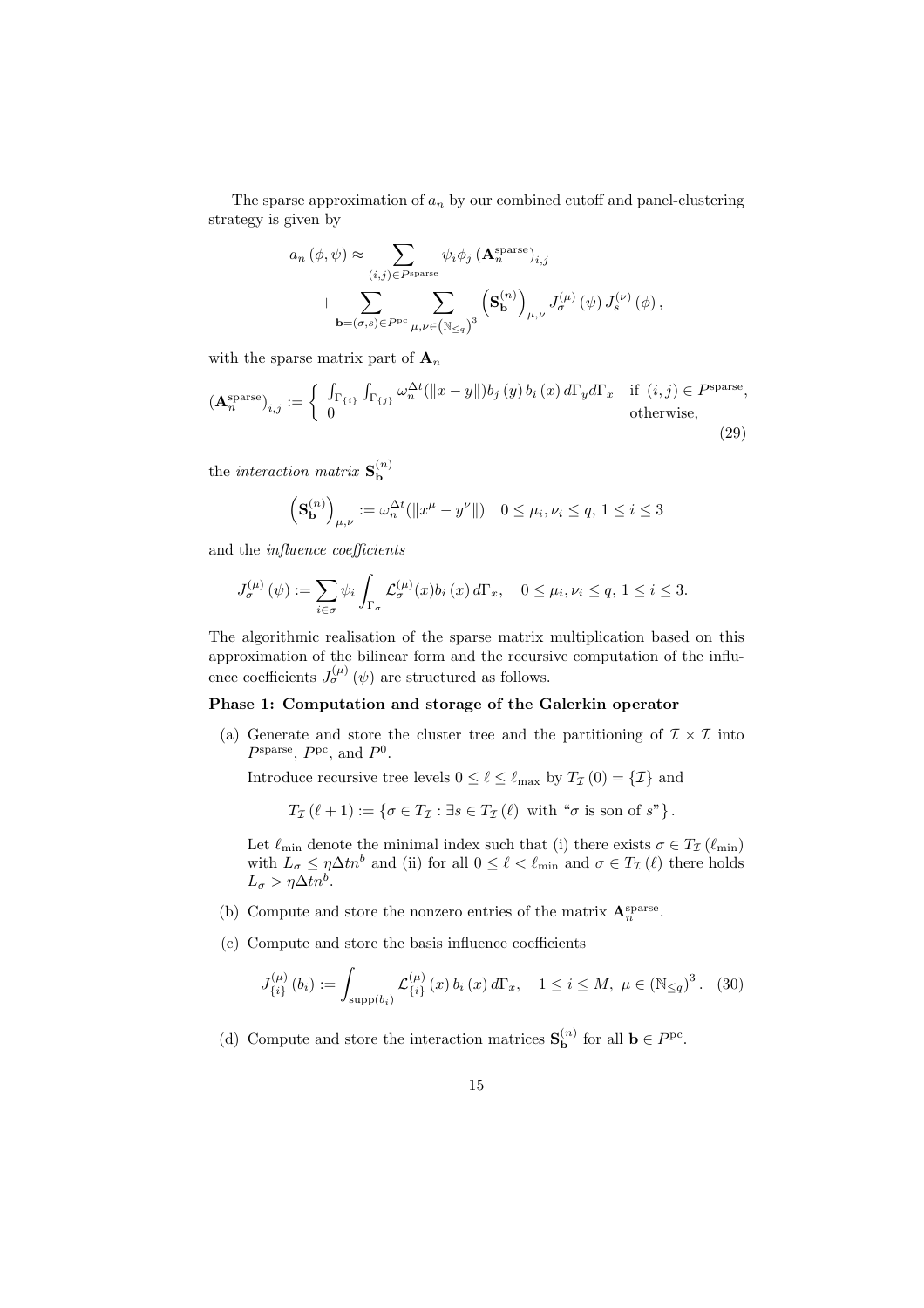**Phase 2: Evaluation of a matrix-vector multiplication**  $\vec{\varphi} = \vec{A}_n \vec{\psi}$ 

(a) For all  $\sigma \in T_{\mathcal{I}}(\ell_{\max})$ , for all  $\mu \in (\mathbb{N}_{\leq q})^3$  compute

$$
J_{\sigma}^{(\mu)}(\psi) = \psi_i J_{\{i\}}^{(\mu)}(b_i) .
$$

For  $\ell = \ell_{\max} - 1, \ell_{\max} - 2, \dots, \ell_{\min}$ , for all  $\sigma \in T_{\mathcal{I}}(\ell)$  and all  $\mu \in (\mathbb{N}_{\leq q})^3$ compute

$$
J_{\sigma}^{(\mu)}(\psi) = \sum_{s \in \text{sons}(\sigma)} \sum_{\nu \in (\mathbb{N}_{\leq q})^3} \gamma_{\mu,\nu,s} J_s^{(\nu)}(\psi) \quad \text{with} \quad \gamma_{\mu,\nu,s} := \mathcal{L}_{\sigma}^{(\mu)}(x_s^{(\nu)})\,.
$$

(b) Let

$$
T_{\mathcal{I}}^{\text{pc}} := \{ c \in T_{\mathcal{I}} \mid \exists s \in T_{\mathcal{I}} : (c, s) \in P^{\text{pc}} \}
$$

and, for  $c \in T_{\mathcal{I}}^{\text{pc}}$ , let

$$
P_{\text{right}}^{\text{pc}}(c) := \{ s \in T_{\mathcal{I}} \mid (c, s) \in P^{\text{pc}} \}.
$$

For all  $c \in T_{\mathcal{I}}^{\text{pc}}$  and all  $\mu \in (\mathbb{N}_{\leq q})^3$  compute

$$
R_c^{(\mu)}\left(\psi\right) := \sum_{s \in P_{\text{right}}^{\text{pc}}\left(c\right)} \sum_{\nu \in \left(\mathbb{N} \leq q\right)^3} \left(\mathbf{S}_{\mathbf{b}}^{(n)}\right)_{\mu,\nu} J_s^{(\nu)}\left(\psi\right).
$$

(c) For  $\ell = \ell_{\min}, \ell_{\min} + 1, \ldots, \ell_{\max} - 1, \sigma \in T_{\mathcal{I}}(\ell), s \in \text{sons}(\sigma)$ , and all  $\nu \in (\mathbb{N}_{\leq q})^3$  compute

$$
R_s^{(\nu)} (\psi) := R_s^{(\nu)} (\psi) + \sum_{\mu \in (\mathbb{N}_{\leq q})^3} \gamma_{\mu, \nu, s} R_\sigma^{(\mu)} (\psi) .
$$

For all  $\{i\} \in T_{\mathcal{I}}(\ell_{\max})$  do

$$
\varphi_i := \sum_{\nu \in (\mathbb{N}_{\leq q})^3} R^{(\nu)}_{\{i\}}(\psi) J^{(\nu)}_{\{i\}}(b_i) .
$$

(d) Evaluate (by taking into account the sparsity of  $A_n$ )

$$
\vec{\varphi} := \vec{\varphi} + \mathbf{A}_n^{\text{sparse}} \vec{\psi}.
$$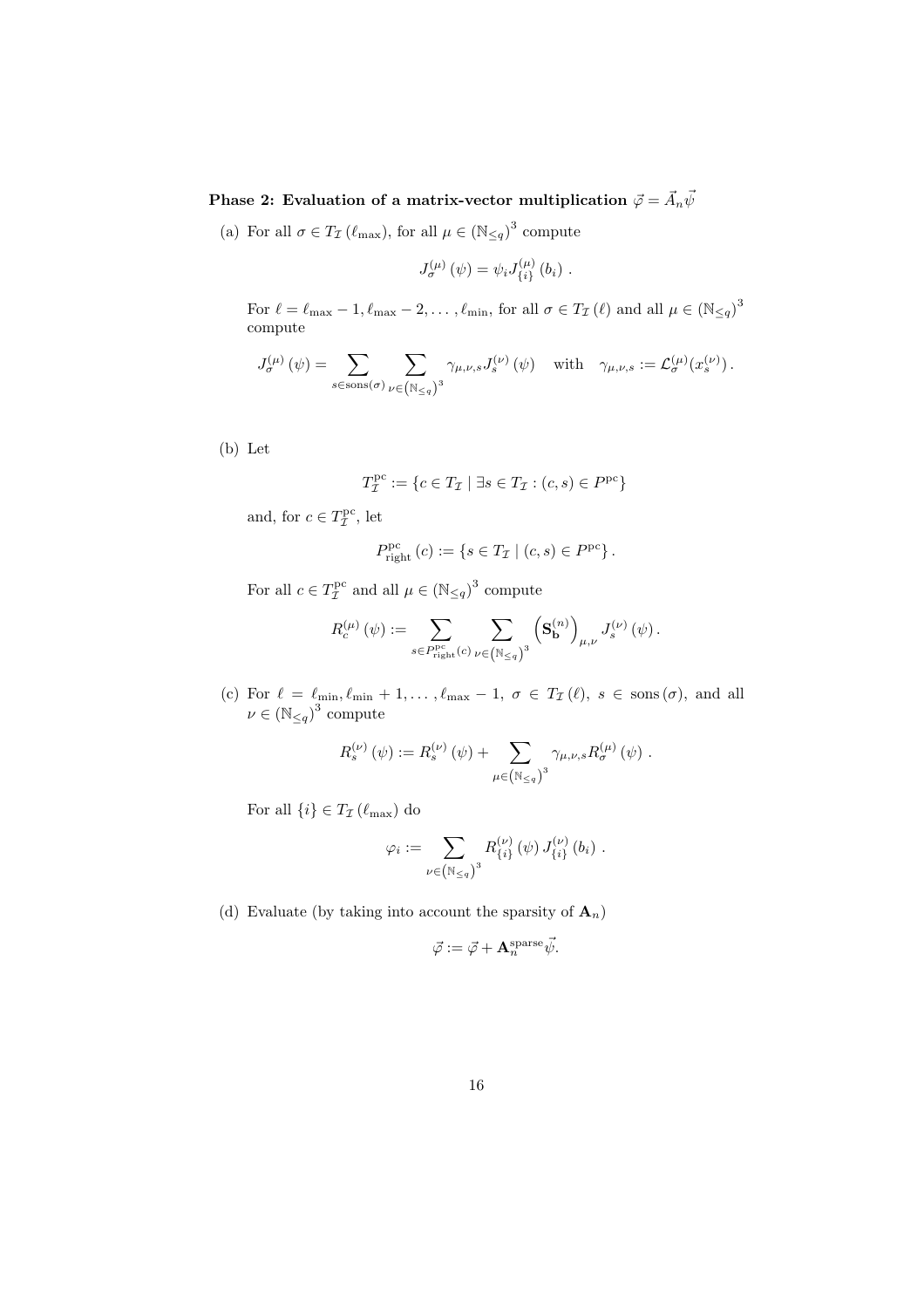### **7.2 Error Analysis**

We proceed with the error analysis of the resulting perturbed Galerkin discretisation which leads to an a-priori choice of the interpolation order  $q$  such that the convergence rate of the unperturbed discretisation is preserved.

Standard estimates for tensorised Čebyšev-interpolation yield

$$
\sup_{z \in Q_c - Q_s} |\omega_n^{\Delta t}(\|z\|) - \check{\omega}_n^{\Delta t}(\|z\|)| \le
$$
\n
$$
C \frac{L^{q+1} (1 + \log^5 q)}{2^{2q+1} (q+1)!} \max_{i \in \{1, 2, 3\}} \sup_{z \in Q_c - Q_s} |\partial_{z_i}^{q+1} \omega(\|z\|)|,
$$
\n
$$
(31)
$$

where  $C > 0$  is some constant independent of all parameters, L denotes the maximal side length of the boxes  $Q_c$  and  $Q_s$  and  $Q_c - Q_s$  is the difference domain  $\{x - y : (x, y) \in Q_c \times Q_s\}.$ 

**Theorem 3.** For  $\mathbf{b} = (c, s) \in P^{\text{pc}}$ , let  $(x, y) \in \Gamma_c \times \Gamma_s$  and  $n \geq C \log \varepsilon$ . *Assume that the partial derivatives of*  $\omega_n^{\Delta t}(\|x-y\|)$  *satisfy* 

$$
\max_{1 \le i \le 3} \left| \partial_{z_i}^q \omega_n^{\Delta t} \left( ||z|| \right) \right| \le c^q q! ||z||^{-1} \left( \frac{1}{\Delta t n^b} \right)^q \quad \forall z \in Q_c - Q_s \tag{32a}
$$

*with* b *as in Definition 3. Then*

$$
|\omega_n^{\Delta t}(\|x-y\|) - \check{\omega}_n^{\Delta t}(\|x-y\|)| \le \frac{C_1}{\text{dist}\left(Q_c, Q_s\right)} \left(C_2 \frac{L}{\Delta t n^b}\right)^{q+1} \tag{32b}
$$

*with* L *as in (31).*

Note that in a forthcoming paper, the validity of assumption (32a) will be derived.

**Theorem 4.** Let  $\varepsilon > 0$  and  $n > C|\log^2 \varepsilon|$  for some C. Let the assumptions *of Theorem 3 be satisfied and the interpolation order chosen according to*  $q \geq$  $|\log \varepsilon| / \log 2$ .

(a) Let  $\mathbf{b} = (c, s) \in P^{\text{pc}}$  *be admissible for some*  $0 < \eta \leq \eta_0$  *and sufficiently small*  $\eta_0 = \mathcal{O}(1)$ *. Then* 

$$
|\omega_n^{\Delta t}(\|x-y\|) - \check{\omega}_n^{\Delta t}(\|x-y\|)| \le C \frac{\varepsilon}{\|x-y\|} \quad \forall (x,y) \in \Gamma_c \times \Gamma_s \quad (33a)
$$

*for some*  $C$  *independent of*  $n$  *and*  $\Delta t$ *.* 

*(b)* Let **b** =  $(c, s)$  ∈  $P^0$ *. Then* 

$$
\left|\omega_n^{\Delta t}(\|x-y\|)\right| \le \frac{\varepsilon}{\|x-y\|} \quad \forall (x,y) \in \Gamma_c \times \Gamma_s. \tag{33b}
$$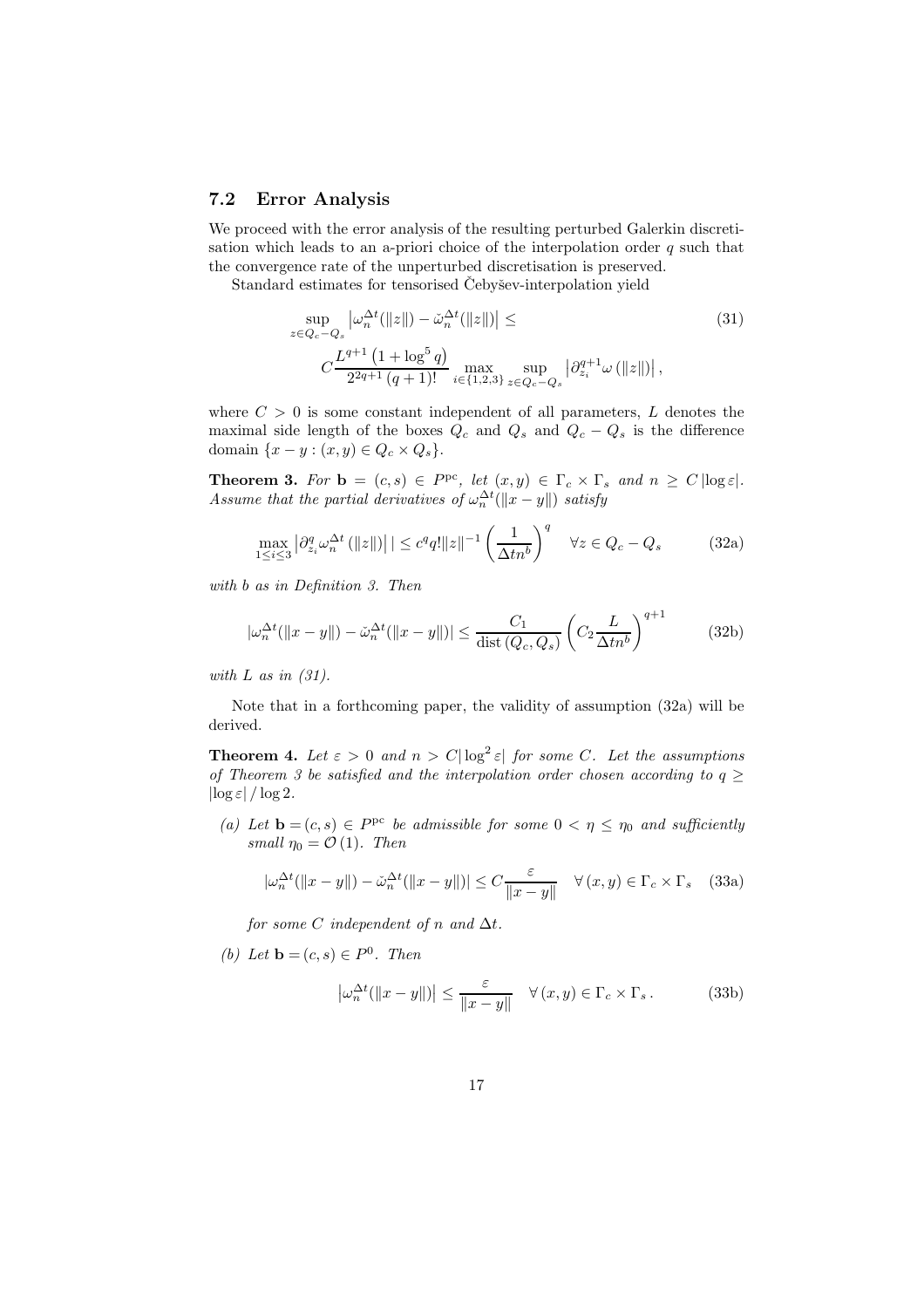*Proof.* Assume that  $(c, s) \in P^{\text{pc}}$ . Then, due to Condition (27b), we obtain from Theorem 3 the estimate

$$
|\omega_n^{\Delta t}(\|x-y\|) - \check{\omega}_n^{\Delta t}(\|x-y\|)| \le \frac{C_1}{\text{dist}(Q_c, Q_s)} (C_2 \eta)^{q+1}.
$$

The distance can be estimated by means of Condition (27b). For all  $(x, y) \in$  $Q_c \times Q_s$ , there holds

$$
||x - y|| \le
$$
dist  $(Q_c, Q_s) + \sqrt{3}(L_c + L_s) \le$ dist  $(Q_c, Q_s) + 2\sqrt{3}\eta \Delta t n^b$ . (34)

Because  $(c, s) \in P^{\text{pc}}$ , Condition (27a) is violated and there exists  $(x, y) \in Q_c \times$  $Q_s$  such that  $||x - y|| \in I_{n,\varepsilon}^{\Delta t}$ . Thus, by taking into account  $n^b \leq n$ , we obtain

$$
\text{dist}\left(Q_c, Q_s\right) \ge ||x - y|| - \sqrt{3}\left(L_c + L_s\right) \ge t_n - 3\sqrt{\Delta t}\sqrt{t_n}|\log \varepsilon| - 2\sqrt{3}\eta \Delta t n^b
$$
\n
$$
= t_n \left(1 - 3\frac{|\log \varepsilon|}{\sqrt{n}} - 2\sqrt{3}\eta\right) \ge \frac{t_n}{10}
$$

for  $n > 15|\log^2 \varepsilon|$  and  $0 \le \eta \le \eta_0$  with  $\eta_0 = (40\sqrt{3})^{-1}$ . Hence,

$$
dist(Q_c, Q_s) \ge \frac{t_n}{10} \ge 2\left(2\sqrt{3}\eta \Delta t n^b\right) \tag{35}
$$

 $\Box$ 

for all  $0 \leq \eta \leq \eta_0$ .

The combination of (34) and (35) yields

$$
\frac{1}{\text{dist}(Q_c, Q_s)} \le \frac{3}{2\left\|x - y\right\|}
$$

and

$$
|\check{\omega}_n^{\Delta t}(\|x-y\|) - \omega_n^{\Delta t}(\|x-y\|)| \le \frac{3C_1}{2\|x-y\|} (C_2 \eta)^{q+1}.
$$

Finally, the condition  $\eta_0 \leq (2C_2)^{-1}$  implies that the interpolation order

$$
q \ge \frac{|\log \varepsilon|}{\log 2}
$$

leads to an approximation which satisfies

$$
|\check{\omega}_n^{\Delta t}(\|x-y\|) - \omega_n^{\Delta t}(\|x-y\|)| \le \frac{C_1 \varepsilon}{2 \|x-y\|}.
$$

For  $(c, s) \in P^0$ , the assertion follows from (19).

In [14] an analysis of the perturbation error has been derived. Since it is only based on abstract approximations which satisfy an error estimate of type (33a) and (33b), we directly obtain a similar convergence theorem also for the panel clustering method. In the following, we denote by  $\tilde{\phi}_{\Delta t,k}^n \in S$  the solution at time t of the Galerkin discretization with cutoff strategy and panel clustering time  $t_n$  of the Galerkin discretization with cutoff strategy and panel-clustering.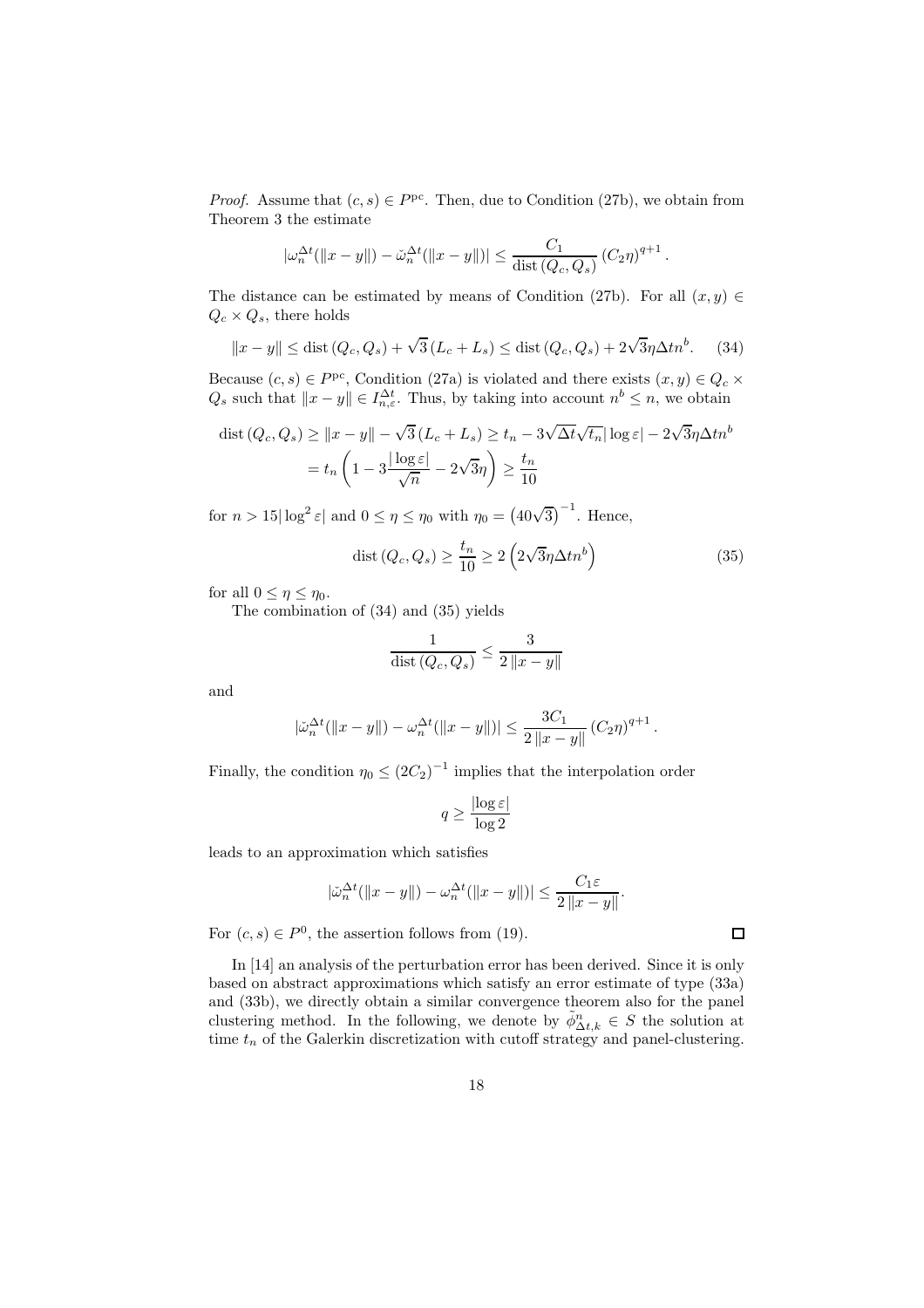**Theorem 5.** *Let the assumption of Theorem 4 be satisfied. We assume that the exact solution*  $\phi(\cdot, t)$  *is in*  $H^{m+1}(\Gamma)$  *for any*  $t \in [0, T]$ *. Then there exists*  $C > 0$ , such that for all cutoff parameters  $\varepsilon$  in (18) such that  $0 < \varepsilon < C h \Delta t^3$ *and interpolation orders*  $q \geq |\log \varepsilon| / \log 2$ , the solution  $\phi_{\Delta t,h}$  with cutoff and *panel-clustering satisfies the error estimate*

$$
\left\|\tilde{\phi}_{\Delta t,h}^{n} - \phi(\cdot,t_n)\right\|_{H^{-1/2}(\Gamma)} \leq C_g(T)\left(\varepsilon h^{-1}\Delta t^{-5} + \Delta t^{2} + h^{m+3/2}\right).
$$

**Corollary 2.** *Let the assumptions of Theorem 5 be satisfied. Let*  $\Delta t \sim h^{m+3/2}$ and choose  $\varepsilon \sim h^{7m/2+25/4}$ . Then, the solution  $\tilde{\phi}_{\Delta t,h}$  exists and converges with *optimal rate*

$$
\left\|\tilde{\phi}_{\Delta t,h}^{n} - \phi(\cdot,t_n)\right\|_{H^{-1/2}(\Gamma)} \leq C_g(T) h^{m+3/2} \sim C_g(T) \Delta t^2.
$$

## **7.3 Complexity Estimates**

In this subsection, we investigate the complexity of our data-sparse approximation of the wave discretisation. Since we will introduce numerical quadrature methods for approximating the integrals (29) and (30) (for possibly curved panels) in a forthcoming paper, we here restrict ourselves to the storage complexity of our data-sparse approximation scheme and discuss the computational complexity in a forthcoming paper. In this section, we always employ the theoretical value  $1/4$  for the exponent b in  $(27b)$ .

#### **Sparse approximation of the system matrix**  $\mathbf{A}_n$ **.**

To simplify the complexity analysis we assume that only the simple cutoff strategy and not the panel-clustering method is applied for the first time steps:

$$
1 \le n \le C \max\left\{\log M, M^{m-\frac{1}{2}}\right\},\tag{36}
$$

where the constant C depends only on the control parameter  $\eta$ . Note that the second argument in max  $\{\cdot,\cdot\}$  ensures that  $P^{\text{sparse}} = \emptyset$  and the matrix  ${\bf A}^{\text{sparse}}$  vanishes (cf. Remark 2). By using Theorem 2 and (24), the number of nonzero entries of  $\tilde{\mathbf{A}}_n$  in this case is of order

$$
M \max \left\{ M^{m - \frac{1}{2}} \log M, M^{\frac{1}{4} - \frac{1}{2}m} \log^{5/2} M \right\} = \left\{ \begin{array}{ll} M^{1 + \frac{1}{4}} \log^{5/2} M & m = 0, \\ M^{1 + \frac{1}{2}} \log M & m = 1, \end{array} \right.
$$

where the leading constant in the  $\mathcal{O}(\cdot)$ -estimate depends only on  $\eta$ . Note that  $\Delta t = \mathcal{O}(N^{-1})$ . Hence, relation (24) implies  $N \sim M^{\frac{m}{4} + \frac{3}{8}}$  and allows to estimate the number of  $n$ 's in  $(36)$  by

$$
\max\left\{\log M, M^{m-\frac{1}{2}}\right\} \le N \max\left\{M^{-\frac{m}{4}-\frac{3}{8}}\log M, M^{\frac{3}{4}m-\frac{7}{8}}\right\}.
$$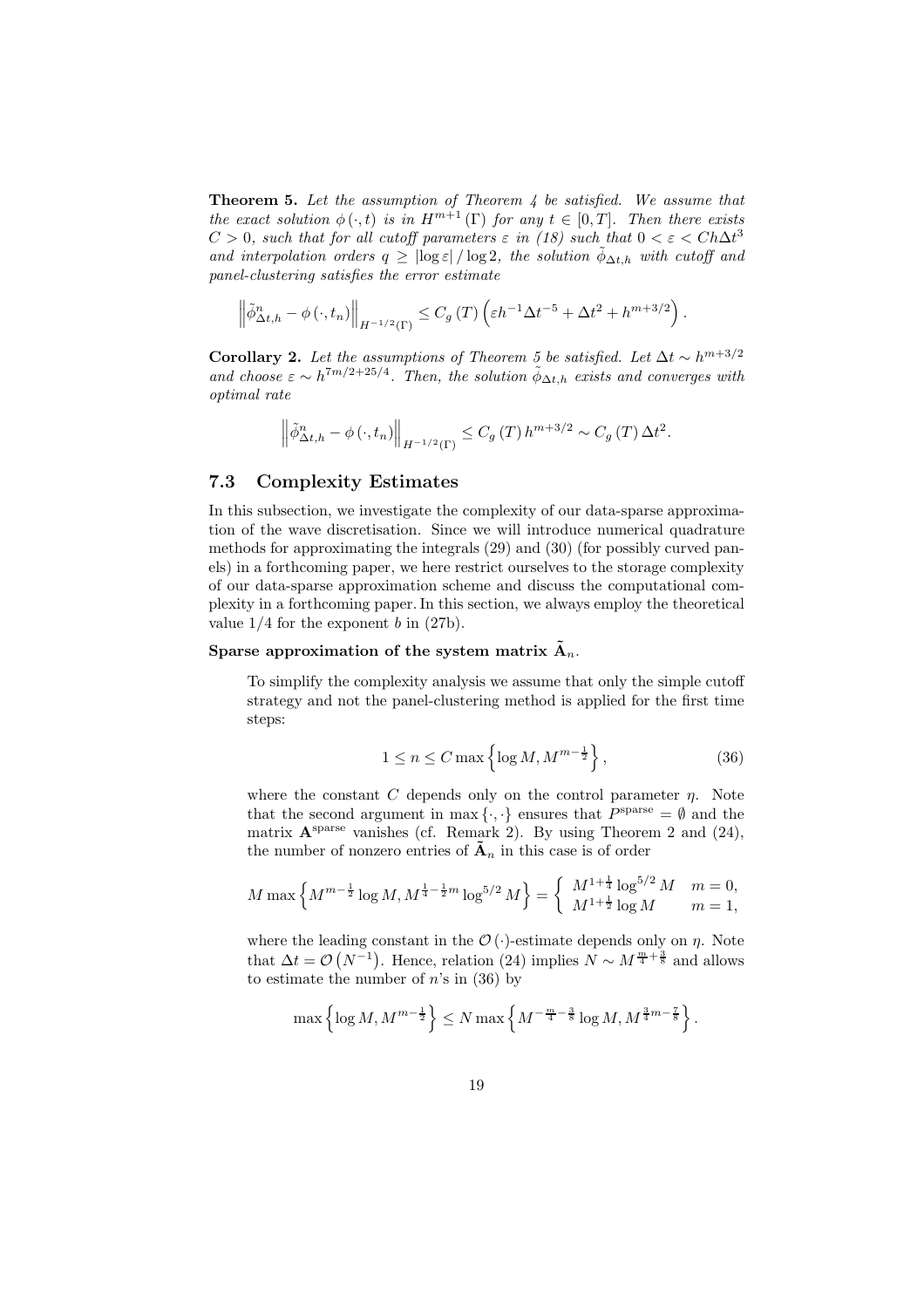Hence, the total cost for storing these matrices  $\tilde{\mathbf{A}}_n$  is given by

$$
\left(NM^{\frac{7}{8}+\frac{m}{2}}\log^{\kappa_m}M\right) \quad \text{with} \quad \kappa_m := \left\{\begin{array}{ll} 7/2 & \text{if } m=0, \\ 1 & \text{if } m=1. \end{array}\right.
$$

#### **Basis influence coefficients.**

The number of basis influence coefficients (cf. (30)) is bounded by

$$
\mathcal{O}\left(M\log^3 M\right).
$$

Since this step has to be computed and stored only once for all time steps the cost for this step (and the generation of the cluster tree) is negligible compared to the minimal cost  $\mathcal{O}(NM)$  of the whole algorithm.

#### **Influence Matrices.**

First, we compute the cardinality of Ppc. Note that the maximal diameter of a cluster  $t \in T_{\mathcal{I}}$  satisfying condition (27b) is bounded by

$$
L_t \leq \eta \Delta t n^b.
$$

An assumption on the cluster tree and the geometric shape of the surface is that

$$
\left| \left\{ (x,y) \in \Gamma \times \Gamma \mid ||x-y|| \in I_{n,\varepsilon}^{\Delta t} \right\} \right| = \mathcal{O} \left( \sqrt{\Delta t} \, t_n^{3/2} \left| \log \varepsilon \right| \right),\,
$$

where  $|\omega|$  denotes the area measure of some  $\omega \subset \Gamma \times \Gamma$ . Hence, for sufficiently small  $\Delta t$  the number of pairs of clusters satisfying (27b) is bounded by

$$
\mathcal{O}\left(\frac{\sqrt{\Delta t} \, t_n^{3/2} \left| \log \varepsilon \right|}{\left(\eta \Delta t n^b\right)^4}\right). \tag{37}
$$

The storage requirements per matrix  $S_b^{(n)}$  are given by  $q^6 \sim |\log^6 \varepsilon|$  and this leads to a storage complexity of

$$
\mathcal{O}\left(\frac{n^{3/2-4b}\left|\log\varepsilon\right|^7}{\Delta t^2}\right). \tag{38}
$$

Using the relations as in Corollary 2

$$
\Delta t^2 \sim h^{m+3/2}, \qquad \varepsilon \sim h^{7m/2+25/4}, \qquad M = \mathcal{O}\left(h^{-2}\right)
$$

we see that (38) is equivalent to (we here use  $4b = 1$ )

$$
\mathcal{O}\left(n^{1/2}M^{m/2+3/4}\log^7 M\right).
$$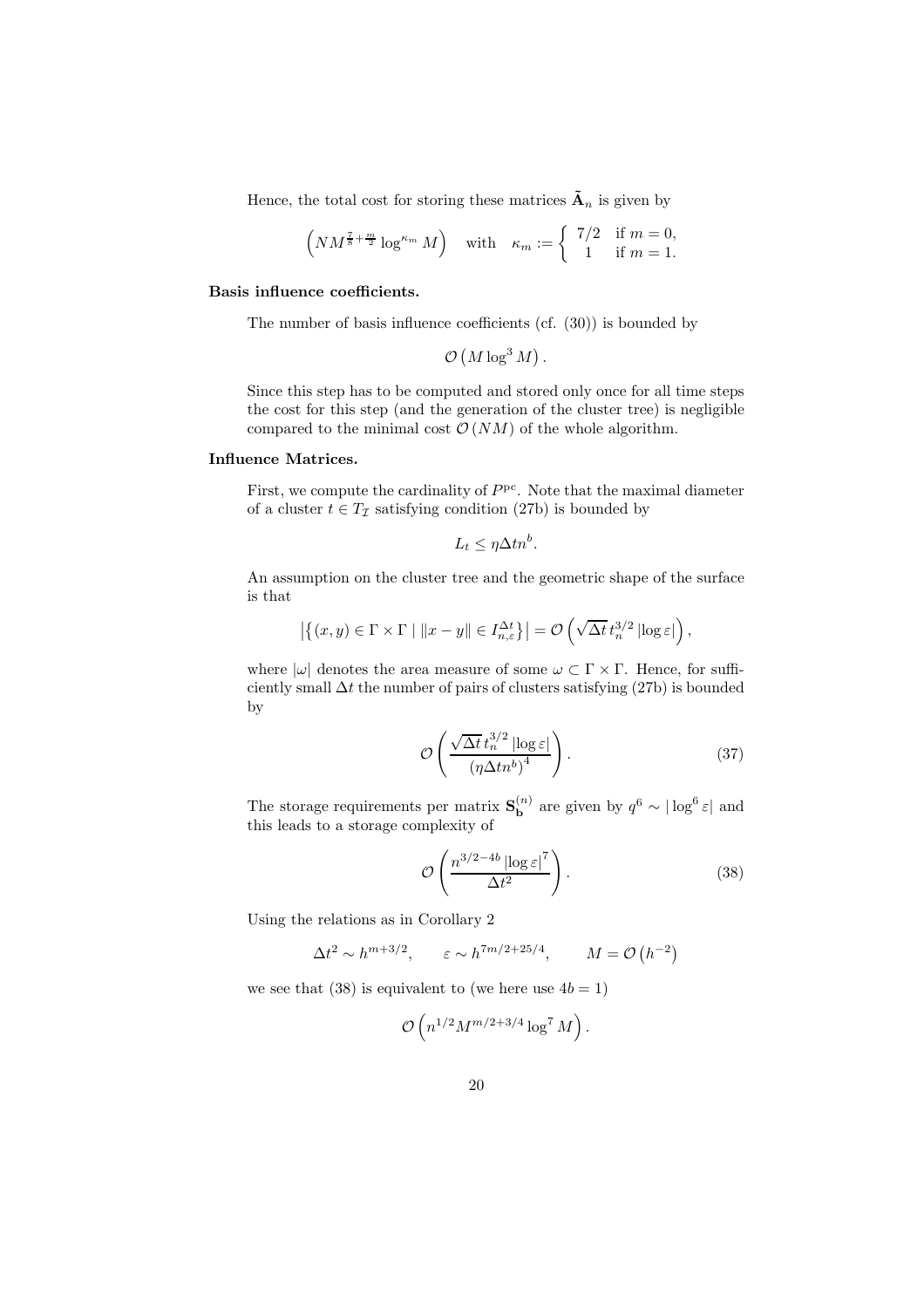Table 2: Storage requirements for the panel clustering approximation and sparse approximation

|       | full matrix         | cutoff                                                | panel clustering+cutoff                                 |
|-------|---------------------|-------------------------------------------------------|---------------------------------------------------------|
| $m=0$ | $\mathcal{O}(NM^2)$ | $\mathcal{O}\left(N M^{1+\frac{13}{16}}\log M\right)$ | $\mathcal{O}\left(N M^{1-\frac{1}{16}} \log^7 M\right)$ |
| $m=1$ | $\mathcal{O}(NM^2)$ | $\mathcal{O}\left(NM^{1+\frac{11}{16}}\log M\right)$  | $\mathcal{O}\left(NM^{1+\frac{9}{16}}\log^7 M\right)$   |

To compute the total storage cost we sum over all  $n \in \{0, 1, \ldots, N\}$  to obtain

$$
\sum_{n=0}^{N} n^{\frac{1}{2}} M^{\frac{m}{2} + \frac{3}{4}} \log^{7} M \leq CN^{\frac{3}{2}} M^{\frac{m}{2} + \frac{3}{4}} \log^{7} M \leq CN M^{\frac{5m}{8} + \frac{15}{16}} \log^{7} M
$$
  
=  $C \begin{cases} N M^{\frac{15}{16}} \log^{7} M & m = 0, \\ N M^{1 + \frac{9}{16}} \log^{7} M & m = 1. \end{cases}$ 

Note that the storage cost for the temporary quantities in Phase 2 of the panelclustering algorithm is proportionally to  $M \log^3 M$  and, hence, negligible compared to the other components of the algorithm.

The total storage requirements are summarised in Table 2. The table shows that the panel-clustering method combined with the cutoff strategy reduces the storage amount very significantly. For piecewise constant boundary elements we even get a storage complexity which behaves better than linearly, i.e.,  $\mathcal{O}(NM)$ .

## **8 Conclusions**

In this paper, we have followed the convolution quadrature approach by Lubich and combined it with Galerkin BEM for solving the retarded potential boundary integral formulation of the wave equation. The main goal was to develop fast and sparse algorithms for this purpose, i.e., a simple a-priori cutoff strategy where the number of matrix elements which have to be computed is substantially reduced and a significant portion of the matrix is replaced by zero. The panelclustering method is applied to the remaining blocks which further reduces the computational costs.

In a forthcoming paper, we will introduce an efficient quadrature method and analyse the effect of these additional perturbations.

## **References**

[1] A. Bamberger and T. Ha-Duong. Formulation variationelle espace-temps pour le calcul par potentiel retard´e d'une onde acoustique. *Math. Meth. Appl. Sci.*, 8:405–435 and 598–608, 1986.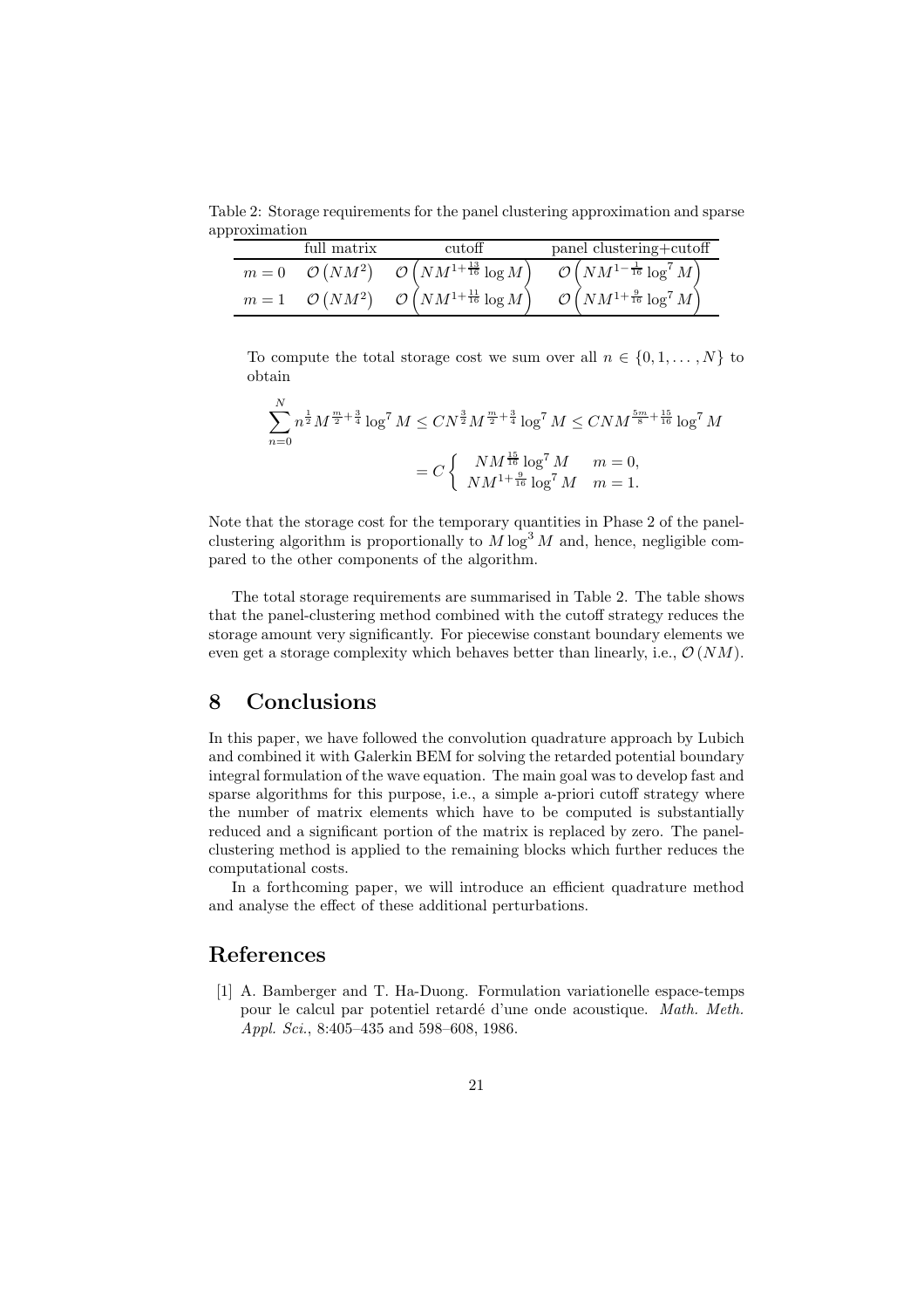- [2] B. Birgisson, E. Siebrits, and A. Pierce. Elastodynamic Direct Boundary Element Methods with Enhanced Numerical Stability Properties. *Int. J. Numer. Meth. Eng.*, 46:871–888, 1999.
- [3] M. Bluck and S. Walker. Analysis of Three-Dimensional Transient Acoustic Wave Propagation using the Boudary Integral Equation Method. *Int. J. Numer. Meth. Eng.*, 39:1419–1431, 1996.
- [4] P. Ciarlet. *The finite element method for elliptic problems*. North-Holland, 1987.
- [5] M. Costabel. Developments in Boundary Element Methods for Time-Dependent Problems. In L. Jentsch and F. Tröltsch, editors, *Problems and Methods in Mathematical Physics*, pages 17–32, Leipzig, 1994. B.G. Teubner.
- [6] P. Davies. Numerical stability and convergence of approximations of retarded potential integral equations. *SIAM, J. Numer. Anal.*, 31:856–875, 1994.
- [7] P. Davies. Averaging techniques for time marching schemes for retarded potential integral equations. *Appl. Numer. Math.*, 23:291–310, 1997.
- [8] P. Davies and D. Duncan. Stability and Convergence of Collocation Schemes for Retarded Potential Integral Equations. *SIAM J. Numer. Anal.*, 42(3):1167–1188, 2004.
- [9] Y. Ding, A. Forestier, and T. Ha-Duong. A Galerkin Scheme for the Time Domain Integral Equation of Acoustic Scattering from a Hard Surface. *J. Acoust. Soc. Am.*, 86(4):1566–1572, 1989.
- [10] A. Ergin, B. Shanker, and E. Michielssen. Fast analysis of transient acoustic wave scattering from rigid bodies using the multilevel plane wave time domain algorithm. *J. Acoust. Soc. Am.*, 117(3):1168–1178, 2000.
- [11] M. Friedman and R. Shaw. Diffraction of Pulses by Cylindrical Obstacles of Arbitrary Cross Section. *J. Appl. Mech.*, 29:40–46, 1962.
- [12] T. Ha-Duong. On Retarded Potential Boundary Integral Equations and their Discretization. In M. Ainsworth, P. Davies, D. Duncan, P. Martin, and B. Rynne, editors, *Computational Methods in Wave Propagation*, volume 31, pages 301–336, Heidelberg, 2003. Springer.
- [13] T. Ha-Duong, B. Ludwig, and I. Terrasse. A Galerkin BEM for transient acoustic scattering by an absorbing obstacle. *Int. J. Numer. Meth. Engng*, 57:1845–1882, 2003.
- [14] W. Hackbusch, W. Kress, and S. Sauter. Sparse Convolution Quadrature for Time Domain Boundary Integral Formulations of the Wave Equation. Technical Report 116, Max-Planck-Institut, Leipzig, Germany, 2005. http://www.mis.mpg.de/preprints/2005/prepr2005 116.html.